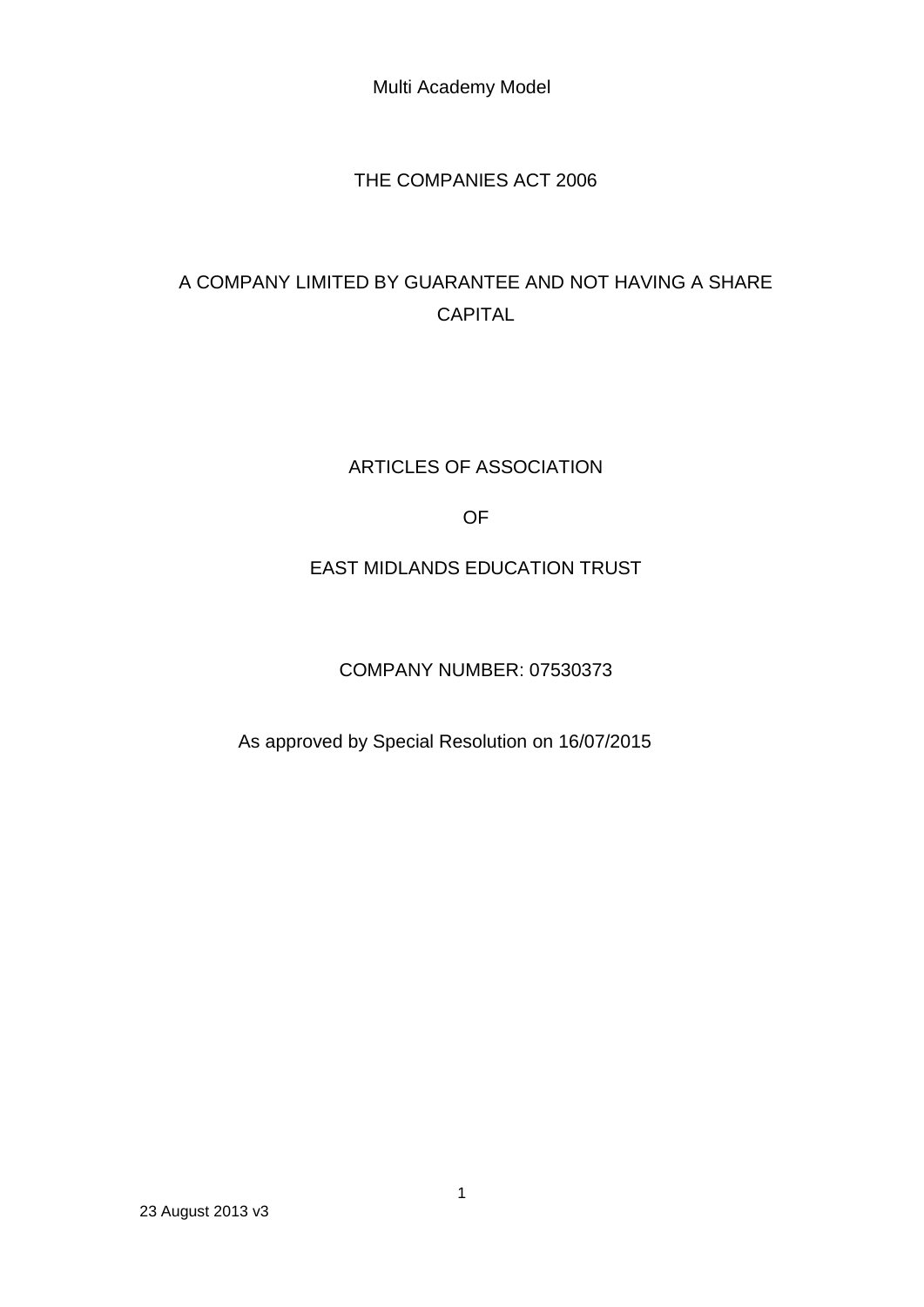#### THE COMPANIES ACT 2006

# A COMPANY LIMITED BY GUARANTEE AND NOT HAVING A SHARE CAPITAL

### ARTICLES OF ASSOCIATION

#### OF

#### EAST MIDLANDS EDUCATION TRUST

#### INTERPRETATION

- 1. In these Articles:
	- a. "Academies" means the schools and educational institutions established by the Company (and "Academy" shall mean any one of those schools or educational institutions);
	- b. "Academy Financial Year" means the academic year from 1 September in any year to 31 August of the following year;
	- c. "address" means as defined in Article 132;
	- d. "Articles" means these Articles of Association of the Company;
	- e. "bankruptcy" includes individual insolvency proceedings in a jurisdiction other than England and Wales or Northern Ireland which have an effect similar to that of bankruptcy;
	- f. "Chief Executive Officer" means such person as may be appointed by the Directors as the Chief Executive Officer of the Company;
	- g. "Chief Inspector" means Her Majesty's Chief Inspector of Education, Children's Services and Skills or his successor;
	- h. "clear days" in relation to the period of a notice means the period excluding the day when the notice is given or deemed to be given and the day on which it is given or on which it is to take effect;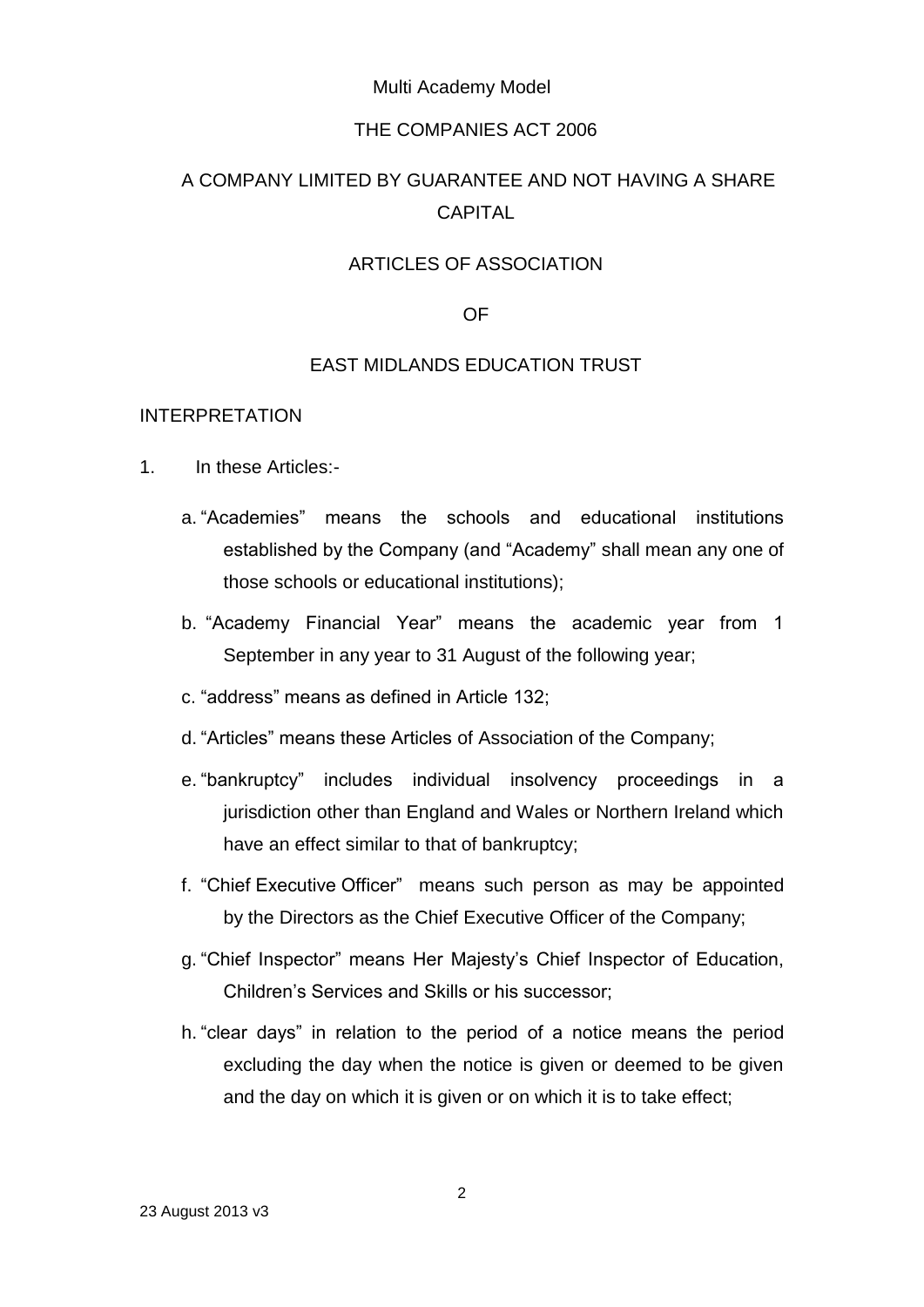- i. "Clerk" means the clerk to the Directors or any other person appointed to perform the duties of the clerk to the Directors, including a joint, assistant or deputy clerk;
- j. "Co-opted Director" has the meaning contained in Article 58;
- k. "Companies Acts" means the Companies Acts (as defined in section 2 of the Companies Act 2006), in so far as they apply to the Academy;
- l. "Company" means save as otherwise defined at Article 6.9 the company intended to be regulated by these Articles and referred to in Article 2;
- m. "Directors" means save as otherwise defined at Article 6.9 the directors of the Company (and "Director" means any one of those directors);
- n. "financial expert" means an individual, company or firm who is authorised to give investment advice under the Financial Services and Markets Act 2000;
- o. "LAs" means all the local authorities covering the areas in which the Academies are situated (and "the LA" shall mean any one of these local authorities);
- p. "Local Authority Associated Persons" means any person associated with any local authority within the meaning given in section 69 of the Local Government and Housing Act 1989;
- q. "Local Governing Bodies" means the committees appointed pursuant to Articles 100-101 and 104 (and "Local Governing Body" means any one of these committees);
- r. "Member" means a member of the Company, someone who as such is bound by the undertaking contained in Article 8;
- s. "Memorandum" means the Memorandum of Association of the Company;
- t. "Office" means the registered office of the Company;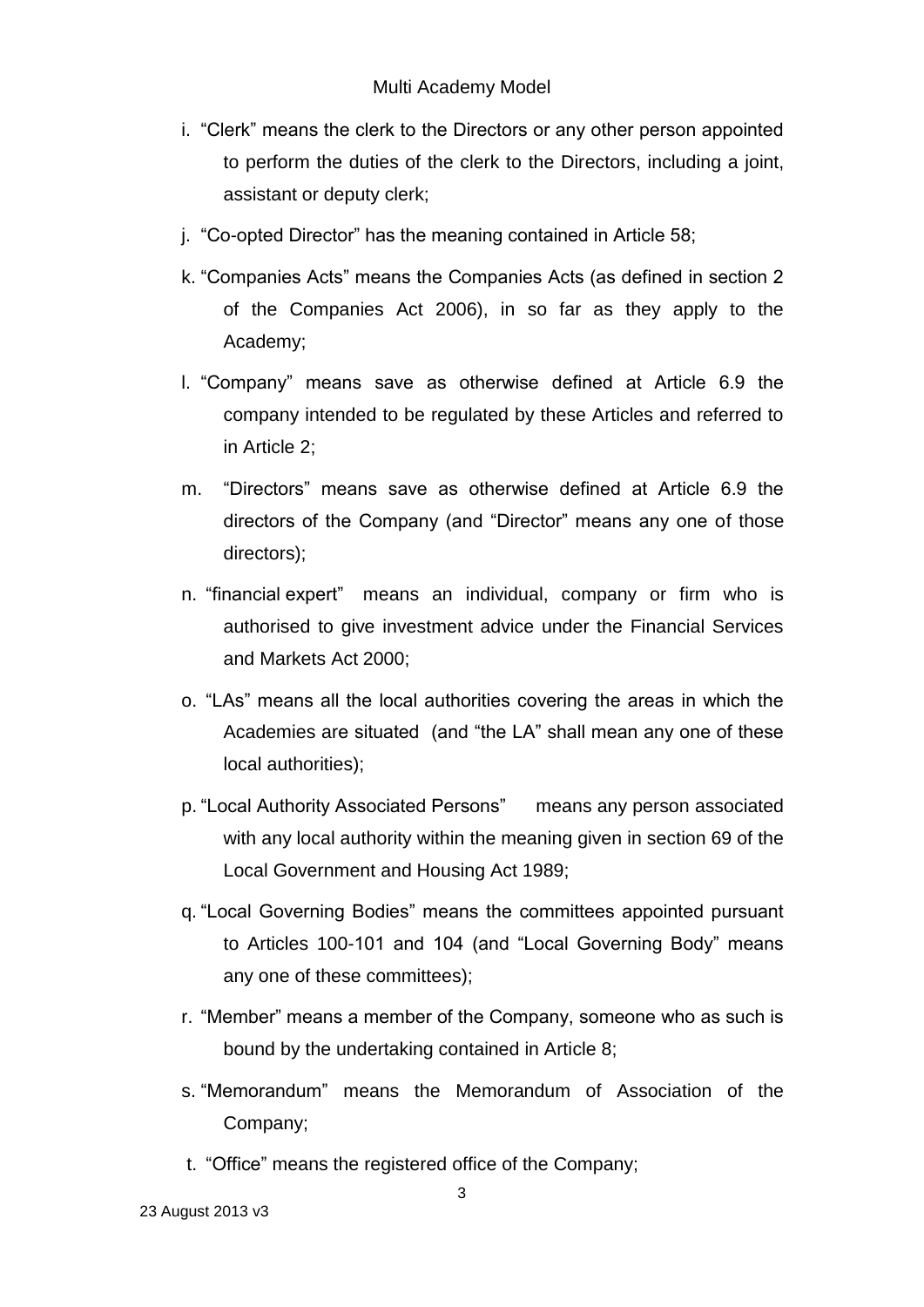- u. "Parent Directors" means any Directors appointed pursuant to Articles 53 – 56 inclusive;
- v. "Principals" means the head teachers of the Academies (and "Principal" means any one of these head teachers);
- w."Principal Regulator" means the body or person appointed as the Principal Regulator of the Company under the Charities Act 2011;
- x. "Relevant Funding Agreements" means the agreement or agreements entered into by the Company and the Secretary of State under section 1 of the Academies Act 2010 for the establishment of each Academy, including any variation or supplemental agreements thereof;
- y. "the seal" means the common seal of the Company if it has one;
- z. "Secretary of State" means the Secretary of State for Education or successor;
- aa. Staff Director" means an employee of the Company who may be appointed as a Director pursuant to these Articles;
- bb. "subsidiary" has the meaning given in section 1159 of the Companies Act 2006;
- cc. "support staff" means a person employed under a contract of employment or a contract for services or otherwise engaged to provide his services at one or more Academies, other than as a teacher;
- dd. "teacher" means a person employed under a contract of employment or a contract for services or otherwise engaged to provide his services as a teacher at one or more Academies;
- ee. "United Kingdom" means Great Britain and Northern Ireland;
- ff. "writing" means the representation or reproduction of words, symbols or other information in a visible form by any method or combination of methods, whether sent or supplied in electronic form or otherwise;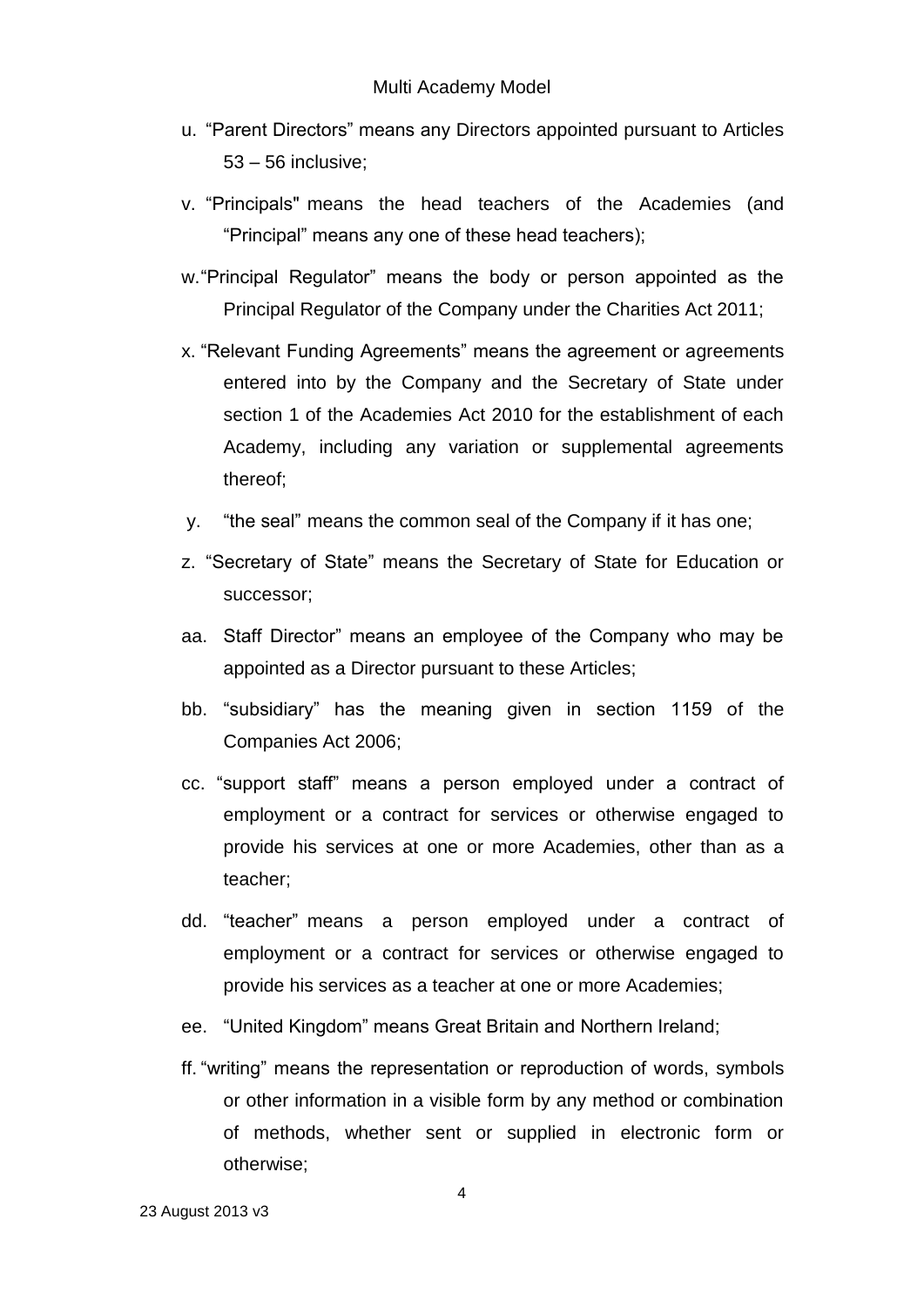- gg. words importing the masculine gender only shall include the feminine gender. Words importing the singular number shall include the plural number, and vice versa;
- hh. subject as aforesaid, words or expressions contained in these Articles shall, unless the context requires otherwise, bear the same meaning as in the Companies Act 2006, as appropriate;
- ii. any reference to a statute or statutory provision shall include any statute or statutory provision which replaces or supersedes such statute or statutory provision including any modification or amendment thereto;
- jj. a reference to "document" includes, unless otherwise specified, any document sent or supplied in electronic form;
- kk. a reference to a document being signed or to signature includes references to it being executed under hand or under seal or by any other method and, in the case of a communication in electronic form, such references are to its being authenticated as specified by the Companies Acts;
- ll. any reference to a "meeting" in these Articles includes, except where inconsistent with any legal obligation:
	- a. a physical meeting;
	- b. a video conference, an internet video facility or similar electronic method allowing simultaneous visual and audio participation; and
	- c. telephone conferencing;
	- mm. a reference to a "parent" of a pupil, student or child in these Articles includes a person who is caring for a pupil, student or child.
- 2. The Company's name is East Midlands Education Trust (and in this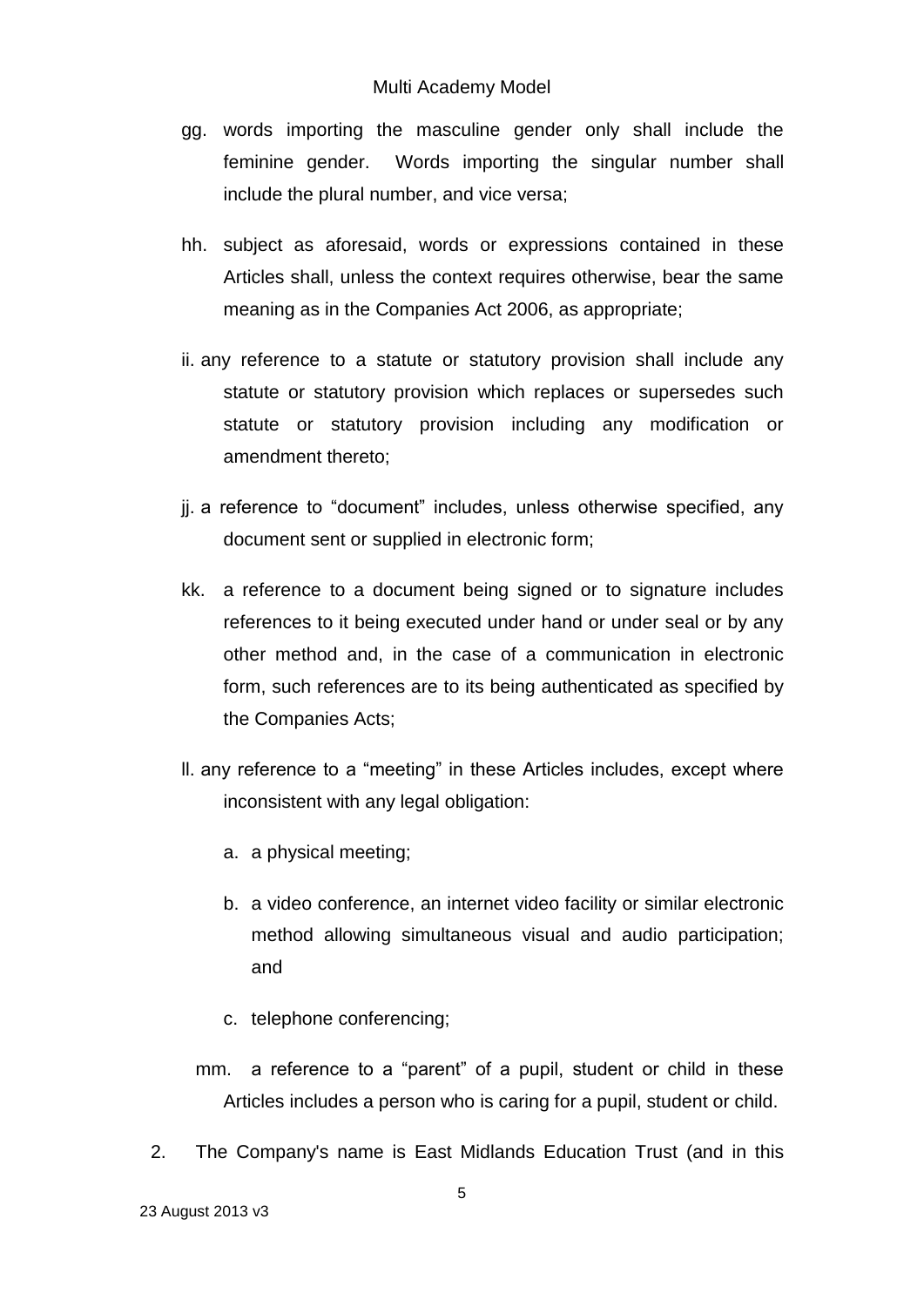document it is called the "**Company**").

3. The Company's registered office is to be situated in England and Wales.

# **OBJECTS**

4. The Company's objects ("**Objects**") are specifically restricted to the following:

- a. advancing for the public benefit education in the United Kingdom, in particular but without prejudice to the generality of the foregoing by establishing, maintaining, carrying on, managing and developing a school offering a broad and balanced curriculum ("the Academy"); and
- b. promoting for the benefit of the inhabitants of the surrounding areas of the academies the provision of facilities for recreation or other leisure time occupation of individuals who have need of such facilities by reason of their youth, age, infirmity or disablement, financial hardship or social and economic circumstances or for the public at large in the interests of social welfare and with the object of improving the condition of life of the said inhabitants.

5. In furtherance of the Objects but not further or otherwise the Company may exercise the following powers:-

- a. to draw, make, accept, endorse, discount, execute and issue promissory notes, bills, cheques and other instruments, and to operate bank accounts in the name of the Company;
- b. to raise funds and to invite and receive contributions provided that in raising funds the Company shall not undertake any substantial permanent trading activities and shall conform to any relevant statutory regulations;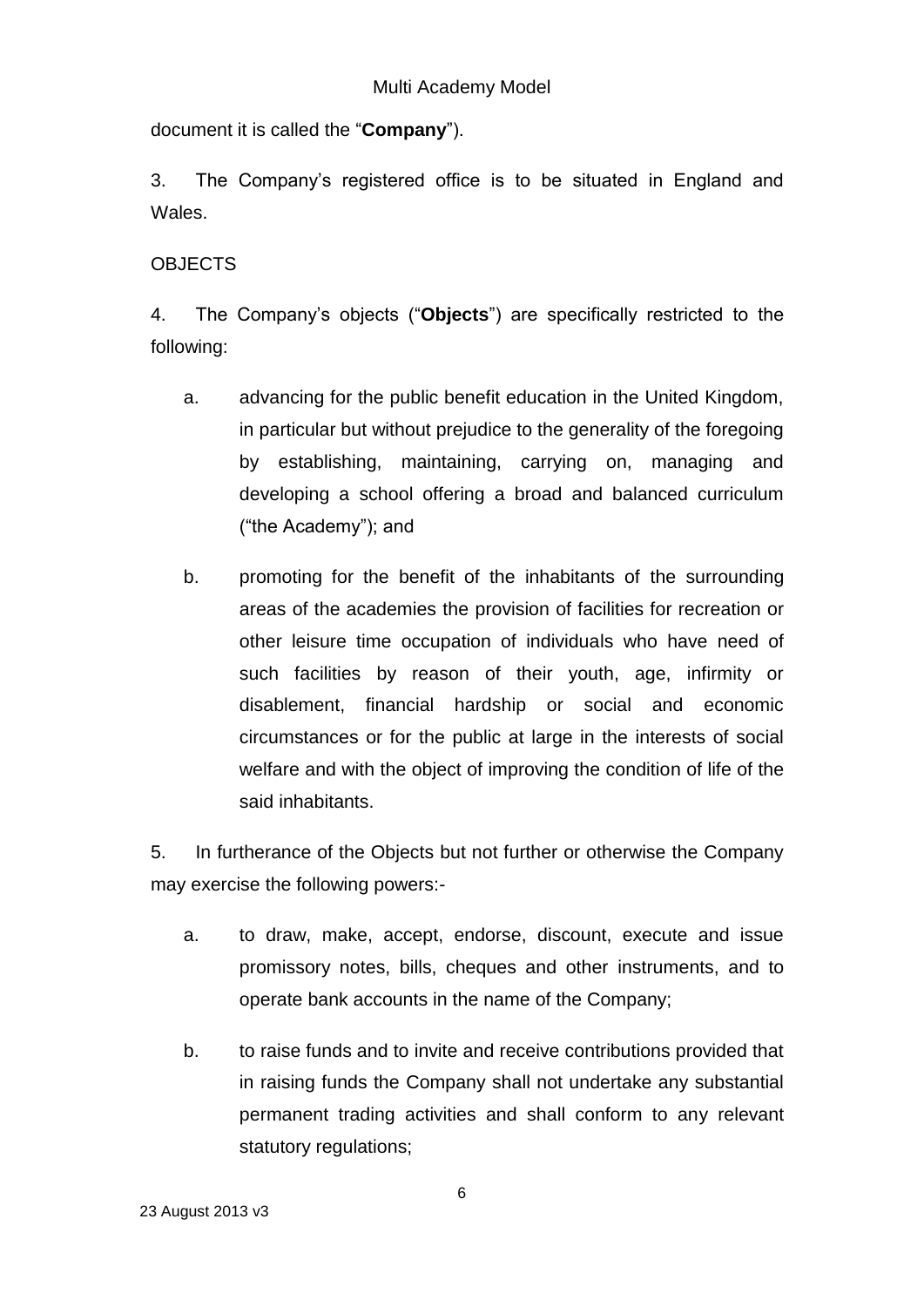- c. to acquire, alter, improve and (subject to such consents as may be required by law) to charge or otherwise dispose of property;
- d. subject to Article 6 below to employ such staff, as are necessary for the proper pursuit of the Objects and to make all reasonable and necessary provision for the payments of pensions and superannuation to staff and their dependants;
- e. to establish or support, whether financially or otherwise, any charitable trusts, associations or institutions formed for all or any of the Objects;
- f. to co-operate with other charities, other independent and maintained schools, schools maintained by a local authority, 16- 19 academies, alternative provision academies, institutions within the further education sector, voluntary bodies and statutory authorities operating in furtherance of the Objects and to exchange information and advice with them;
- g. to pay out of funds of the Company the costs, charges and expenses of and incidental to the formation and registration of the Company;
- h. to establish, maintain, carry on, manage and develop the Academies at locations to be determined by the Directors;
- i. to offer scholarships, exhibitions, prizes and awards to pupils and students, former pupils and former students, and otherwise to encourage and assist pupils and students and former pupils and former students;
- j. to provide educational facilities and services to students of all ages and the wider community for the public benefit;
- k. to carry out research into the development and application of new techniques in education and to their approach to curriculum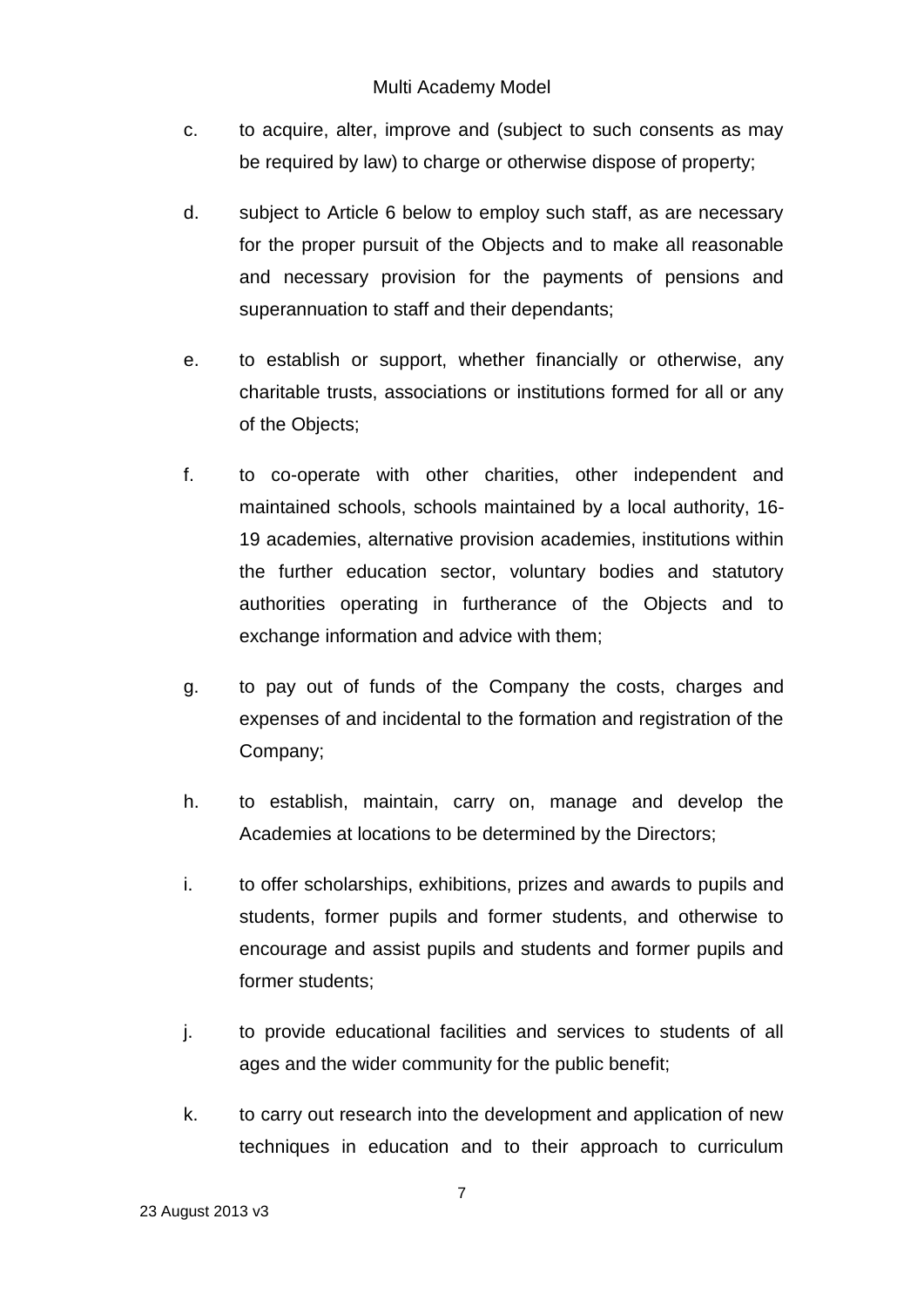development and delivery and to publish the results of such research, and to develop means of benefiting from application of the experience of industry, commerce, other schools, educational institutions and the voluntary sector to the education of pupils and students in academies;

- l. subject to such consents as may be required by law and/or by any contract entered into by or on behalf of the Company, to borrow and raise money for the furtherance of the Objects in such manner and on such security as the Company may think fit;
- m. to deposit or invest any funds of the Company not immediately required for the furtherance of its Objects (but to invest only after obtaining such advice from a financial expert as the Directors consider necessary and having regard to the suitability of investments and the need for diversification);
- n. to delegate the management of investments to a financial expert, but only on terms that:
	- i) the investment policy is set down in writing for the financial expert by the Directors;
	- ii) every transaction is reported promptly to the Directors;
	- iii) the performance of the investments is reviewed regularly with the Directors;
	- iv) the Directors are entitled to cancel the delegation arrangement at any time;
	- v) the investment policy and the delegation arrangement are reviewed at least once a year;
	- vi) all payments due to the financial expert are on a scale or at a level which is agreed in advance and are notified promptly to the Directors on receipt; and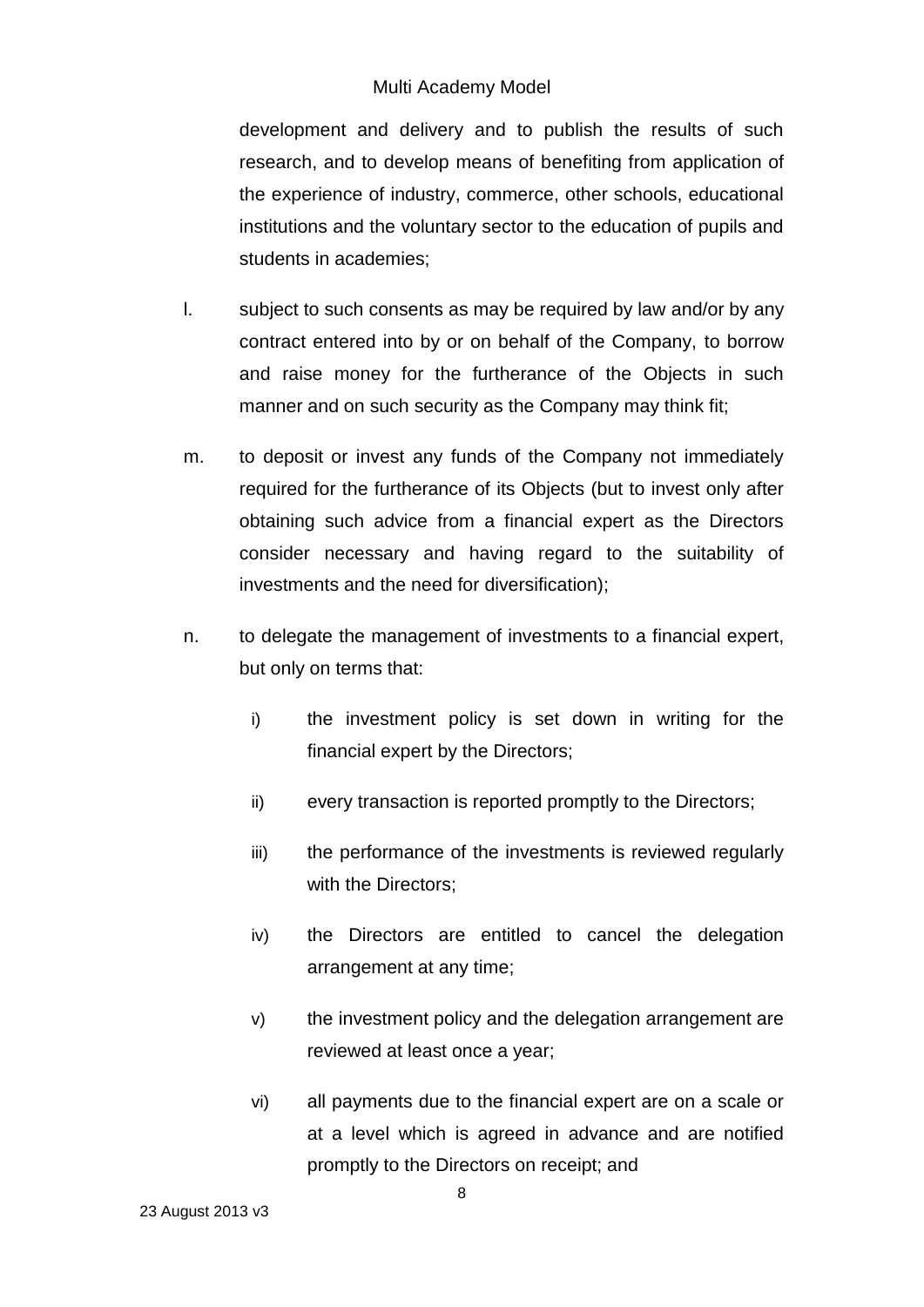- vii) the financial expert must not do anything outside the powers of the Directors;
- o. to arrange for investments or other property of the Company to be held in the name of a nominee company acting under the control of the Directors or of a financial expert acting under their instructions, and to pay any reasonable fee required;
- p. to provide indemnity insurance to cover the liability of Governors which by virtue of any rule of law would otherwise attach to them in respect of any negligence, default, breach of trust or breach of duty of which they may be guilty in relation to the Academy Trust: Provided that any such insurance shall not extend to any claim arising from any act or omission which the Governors knew to be a breach of trust or breach of duty or which was committed by the Governors in reckless disregard of whether it was a breach of trust or breach of duty or not and provided also that any such insurance shall not extend to the costs of any unsuccessful defence to a criminal prosecution brought against the Governors in their capacity as Governors;
- q. to establish subsidiary companies to carry on any trade or business for the purpose of raising funds for the Company;
- r. to do all such other lawful things as are necessary for or are incidental to or conducive to the achievement of the Objects.

6.1 The income and property of the Company shall be applied solely towards the promotion of the Objects.

6.2 None of the income or property of the Company may be paid or transferred directly or indirectly by way of dividend bonus or otherwise by way of profit to any member of the Company. Nonetheless a member of the Company who is not also a Director may:

a. benefit as a beneficiary of the Company;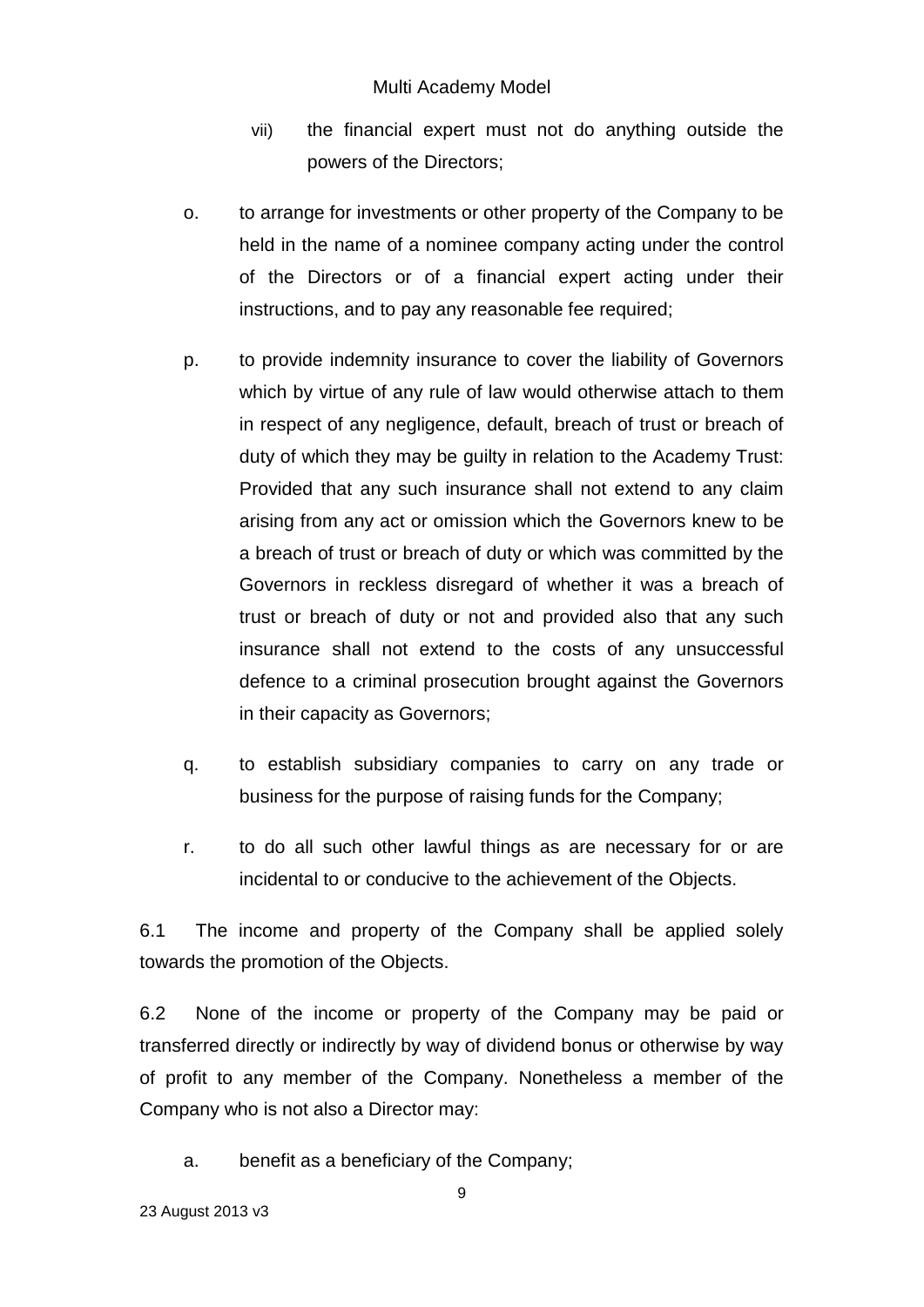- b. be paid reasonable and proper remuneration for any goods or services supplied to the Company;
- c. be paid rent for premises let by the member of the Company if the amount of the rent and other terms of the letting are reasonable and proper; and
- d. be paid interest on money lent to the Company at a reasonable and proper rate, such rate not to exceed 2 per cent per annum below the base lending rate of a UK clearing bank selected by the Directors, or 0.5%, whichever is the higher.

6.3 A Director may benefit from any indemnity insurance purchased at the Company's expense to cover the liability of the Directors which by virtue of any rule of law would otherwise attach to them in respect of any negligence, default or breach of trust or breach of duty of which they may be guilty in relation to the Company: Provided that any such insurance shall not extend to: (i) any claim arising from any act or omission which Directors knew to be a breach of trust or breach of duty or which was committed by the Directors in reckless disregard to whether it was a breach of trust or breach of duty or not; and (ii) the costs of any unsuccessful defence to a criminal prosecution brought against the Directors in their capacity as directors of the Company. Further, this Article does not authorise a Director to benefit from any indemnity insurance that would be rendered void by any provision of the Companies Act 2006, the Charities Act 2011 or any other provision of law.

6.4 A company, which has shares listed on a recognised stock exchange and of which any one Director holds no more than 1% of the issued capital of that company, may receive fees, remuneration or other benefit in money or money's worth from the Company.

6.5 A Director may at the discretion of the Directors be reimbursed from the property of the Company for reasonable expenses properly incurred by him or her when acting on behalf of the Company, but excluding expenses in connection with foreign travel.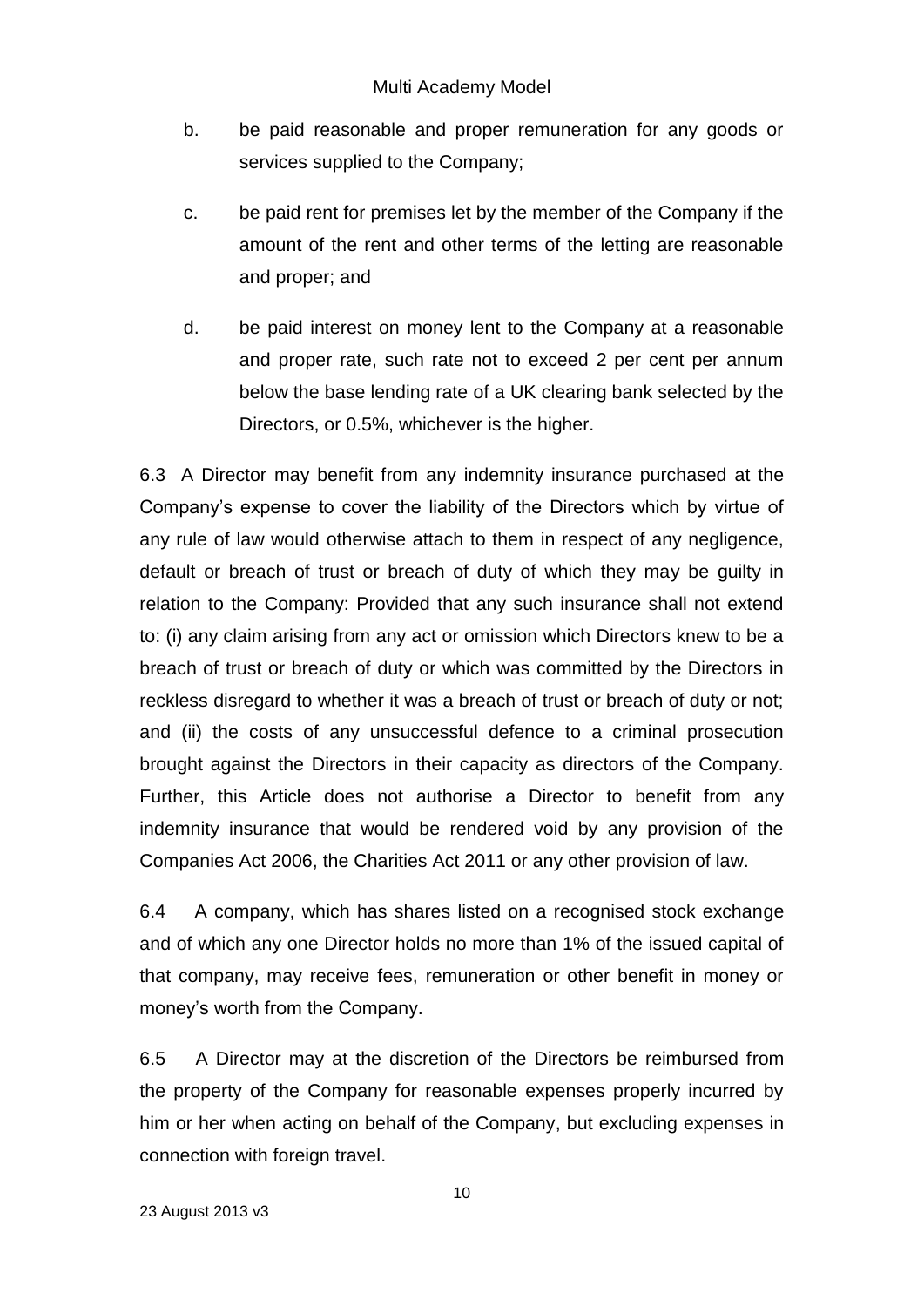- 6.6 Subject to the provisions of Articles 6.7 and 6.8, no Director may:
	- a. buy any goods or services from the Company;
	- b. sell goods, services, or any interest in land to the Company;
	- c. be employed by, or receive any remuneration from the Company (other than the Chief Executive Officer and Staff Directors whose employment and/or remuneration is subject to the procedure and conditions in Article 6.8);
	- d. receive any other financial benefit from the Company;

unless:

- i) the payment is permitted by Article 6.7 and the Directors follow the procedure and observe the conditions set out in Article 6.8; or
- ii) the Directors obtain the prior written approval of the Charity Commission and fully comply with any procedures it prescribes.
- 6.7. Subject to Article 6.8, a Director may:
	- a. receive a benefit from the Company in the capacity of a beneficiary of the Company;
	- b. be employed by the Company or enter into a contract for the supply of goods or services to the Company, other than for acting as a Director;
	- c. receive interest on money lent to the Company at a reasonable and proper rate not exceeding 2% per annum below the base rate of a clearing bank to be selected by the Directors, or 0.5%, whichever is the higher; and/or
	- d. receive rent for premises let by the Director to the Company if the amount of the rent and the other terms of the lease are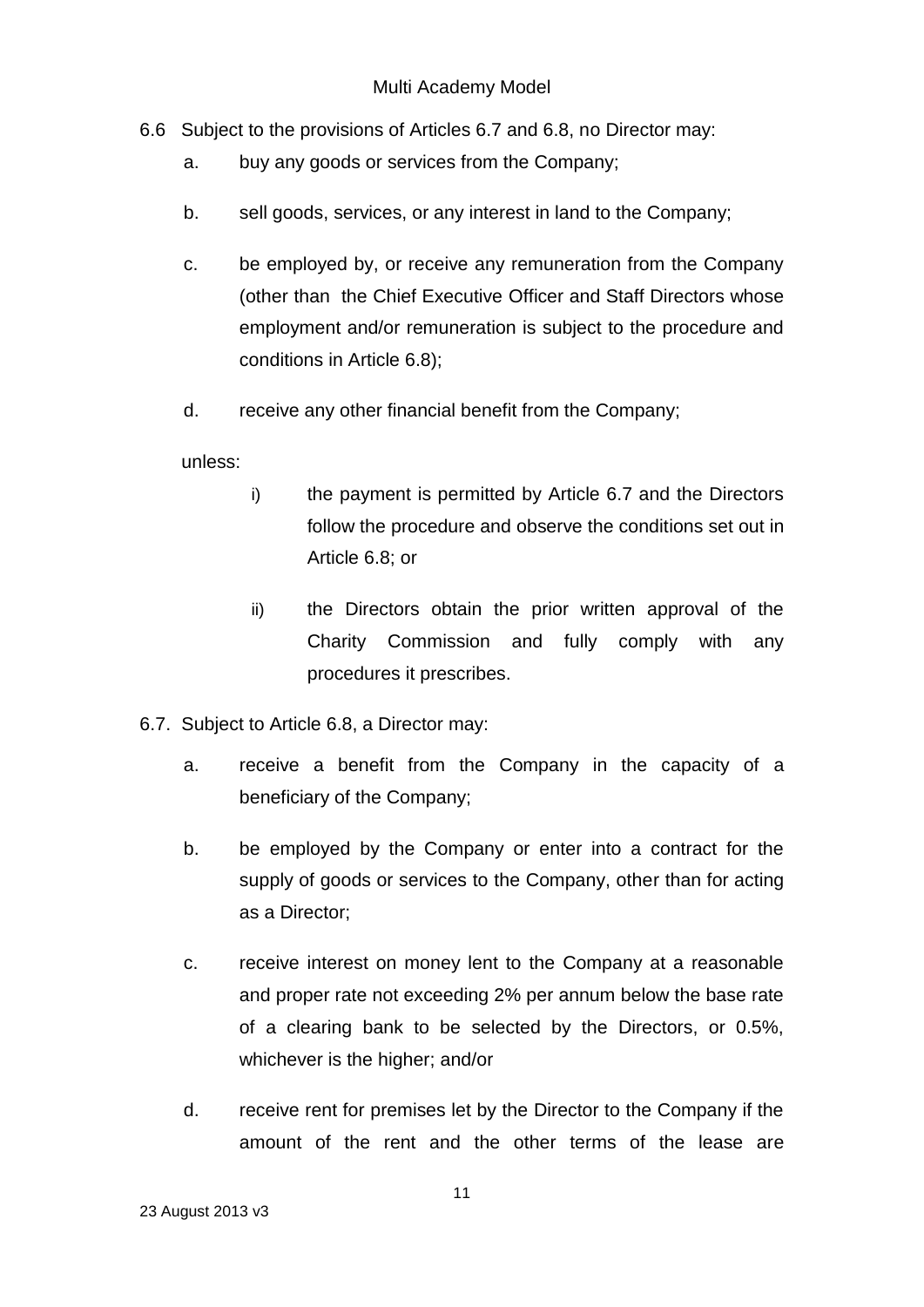reasonable and proper.

6.8. The Company and its Directors may only rely upon the authority provided by Article 6.7 if each of the following conditions is satisfied:

- a. the remuneration or other sums paid to the Director do not exceed an amount that is reasonable in all the circumstances;
- b. the Director is absent from the part of any meeting at which there is discussion of:
	- i) his or her employment, remuneration, or any matter concerning the contract, payment or benefit; or
	- ii) his or her performance in the employment, or his or her performance of the contract; or
	- iii) any proposal to enter into any other contract or arrangement with him or her or to confer any benefit upon him or her that would be permitted under Article 6.7; or
	- iv) any other matter relating to a payment or the conferring of any benefit permitted by Article 6.7;
- c. the Director does not vote on any such matter and is not to be counted when calculating whether a quorum of Directors is present at the meeting;
- d. save in relation to employing or contracting with the Chief Executive Officer and Staff Directors the other Directors are satisfied that it is in the interests of the Company to employ or to contract with that Director rather than with someone who is not a Director. In reaching that decision the Directors must balance the advantage of employing a Director against the disadvantages of doing so (especially the loss of the Director's services as a result of dealing with the Director's conflict of interest);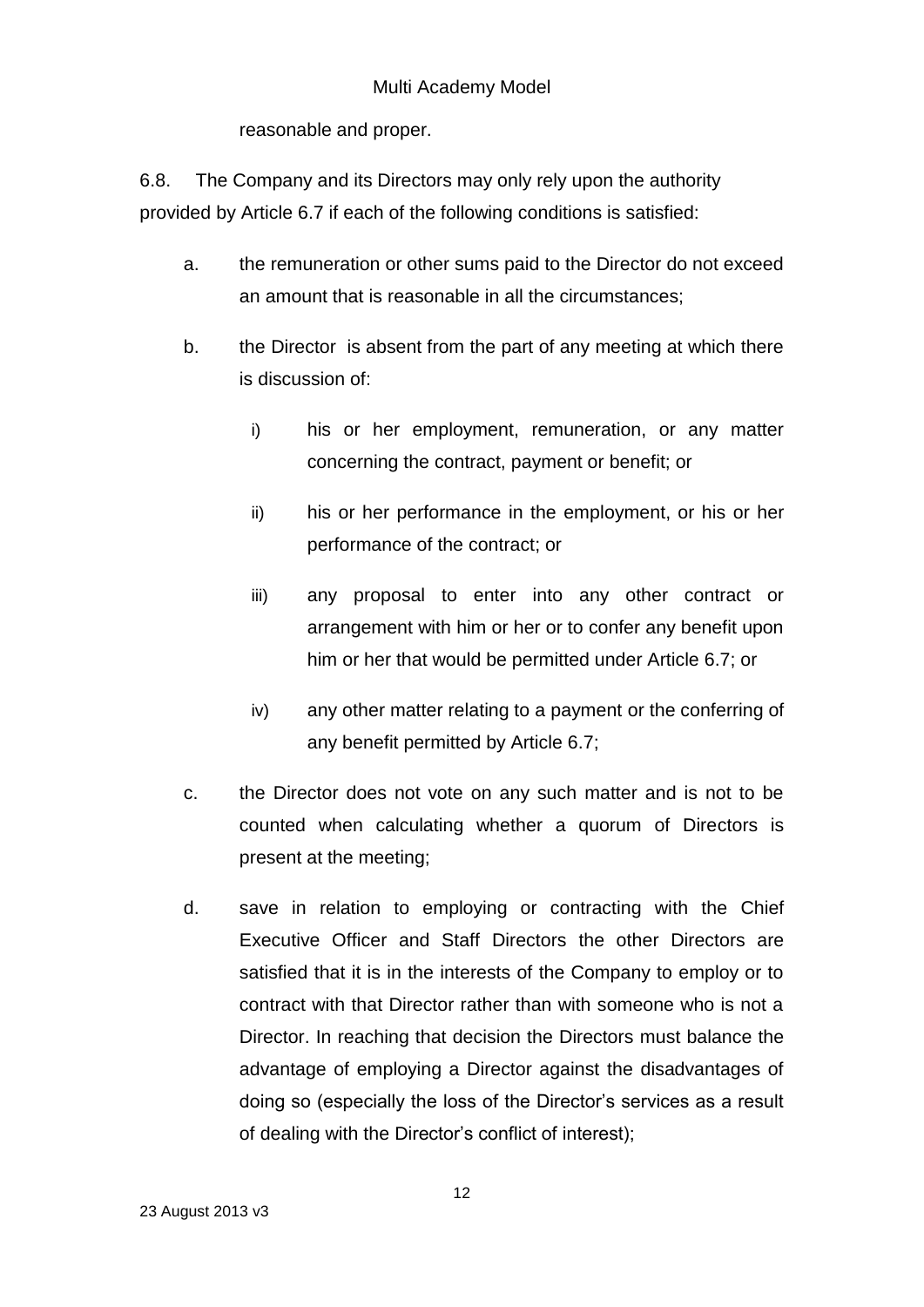- e. the reason for their decision is recorded by the Directors in the minute book;
- f. a majority of the Directors then in office have received no such payments or benefit.

6.8A The provision in Article 6.6 (c) that no Director may be employed by or receive any remuneration from the Company (other than a Staff Director and the Chief Executive Officer) does not apply to an existing employee of the Company who is subsequently elected or appointed as a Director save that this Article shall only allow such a Director to receive remuneration or benefit from the Company in his capacity as an employee of the Company and provided that the procedure as set out in Articles 6.8(b)(i), (ii) and 6.8 (c) is followed.

6.9 In Articles 6.2-6.9:

- a. "company" shall include any company in which the Company:
	- holds more than 50% of the shares; or
	- controls more than 50% of the voting rights attached to the shares; or
	- has the right to appoint one or more Directors to the Board of the company.
- b. "Director" shall include any child, stepchild, parent, grandchild, grandparent, brother, sister or spouse of the Director or any person living with the Director as his or her partner.
- c. the employment or remuneration of a Director includes the engagement or remuneration of any firm or company in which the Director is:
	- i) a partner;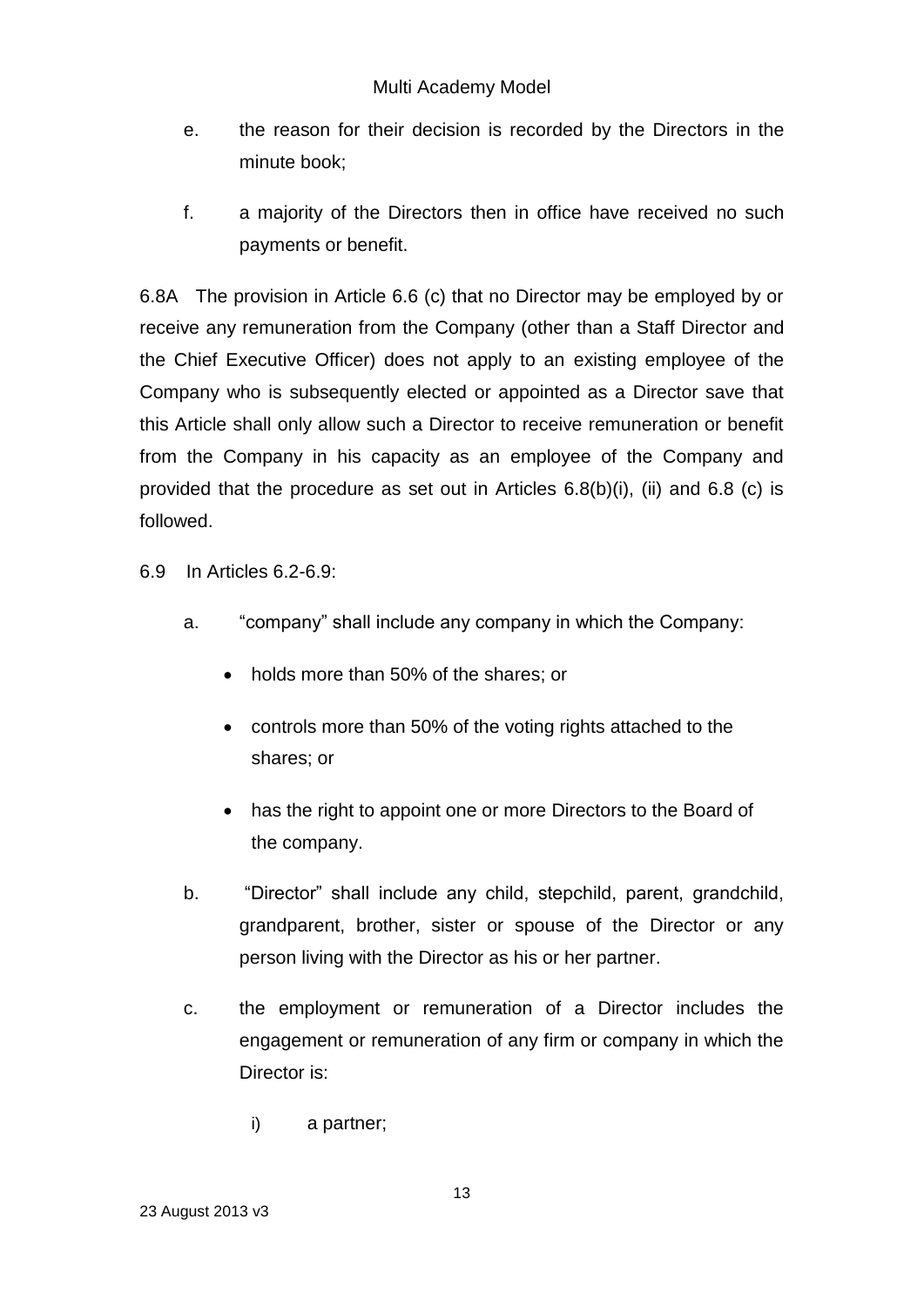- ii) an employee;
- iii) a consultant;
- iv) a director;
- v) a member; or
- vi) a shareholder, unless the shares of the company are listed on a recognised stock exchange and the Director holds less than 1% of the issued capital.

7. The liability of the Members of the Company is limited.

8. Every Member of the Company undertakes to contribute such amount as may be required (not exceeding £10) to the Company's assets if it should be wound up while he or she is a Member or within one year after he or she ceases to be a Member, for payment of the Company's debts and liabilities before he or she ceases to be a Member, and of the costs, charges and expenses of winding up, and for the adjustment of the rights of the contributories among themselves.

9. If the Company is wound up or dissolved and after all its debts and liabilities (including any under section 483 of the Education Act 1996) have been satisfied there remains any property it shall not be paid to or distributed among the Members of the Company, but shall be given or transferred to some other charity or charities having objects similar to the Objects which prohibits the distribution of its or their income and property to an extent at least as great as is imposed on the Company by Article 6 above, chosen by the Members of the Company at or before the time of dissolution and if that cannot be done then to some other charitable object.

10. Not used.

11. No alteration or addition shall be made to or in the provisions of the Articles which would have the effect (a) that the Company would cease to be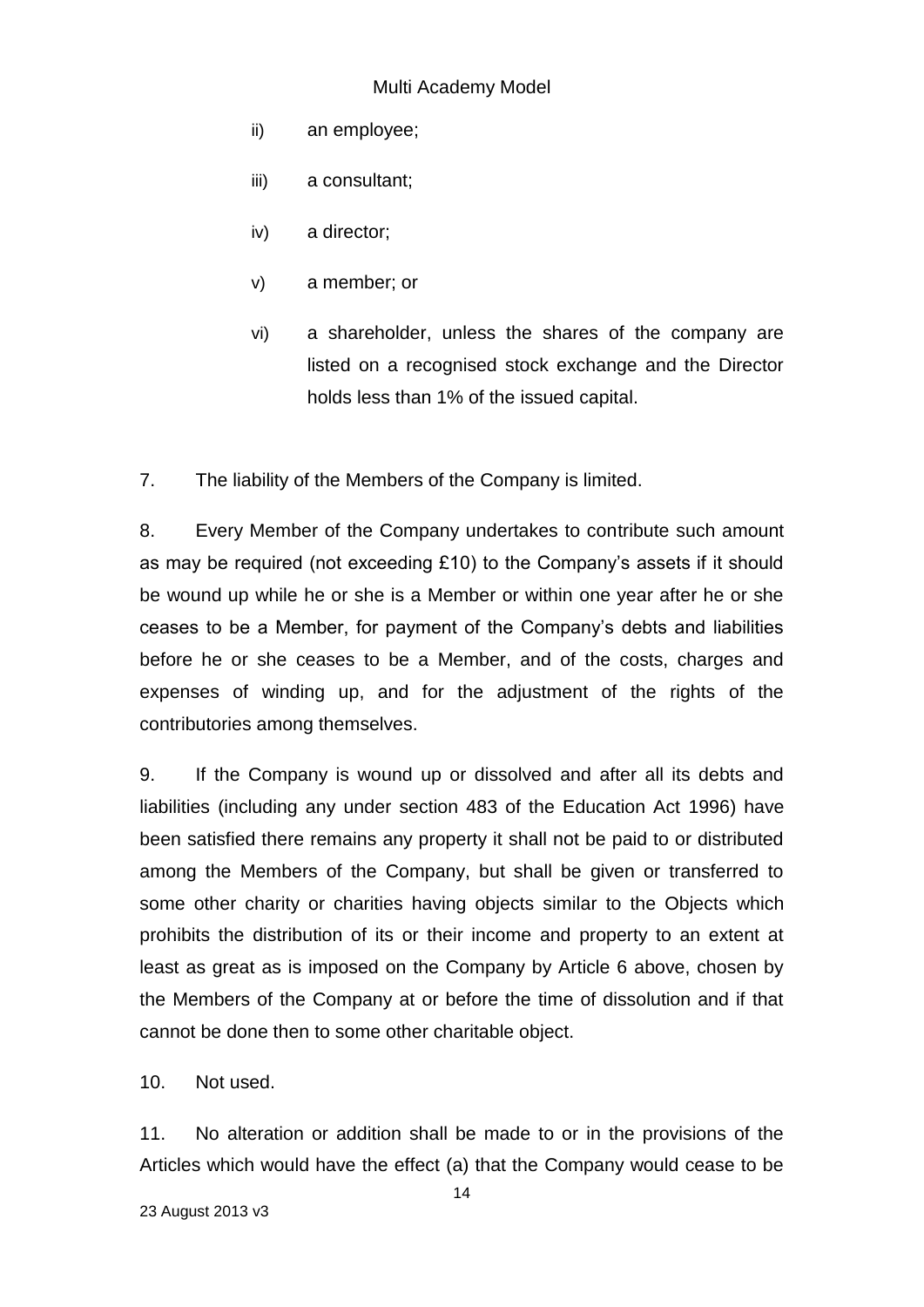a company to which section 60 of the Companies Act 2006 applies; or (b) that the Company would cease to be a charity.

# MEMBERS

- 12. The initial Members of the Company shall be the subscribers to the Memorandum of Association for as long as they remain a Member.
- 12A. Subsequent Members of the Company shall be:
	- a. the Chair of Directors;
	- b. three persons appointed by and from the members of the Local Governing Body of The West Bridgford School. Such Members shall cease to be a Member 4 years after their date of appointment. At the end of their term they may be reappointed as a Member provided they continue to be eligible;
	- c. one person appointed by the Members under Article 16A; and
	- d. any person appointed under Article 16.

13. Each of the persons entitled to appoint Members in Article 12A shall have the right from time to time by written notice delivered to the Office to remove any Member appointed by them and to appoint a replacement Member to fill a vacancy whether resulting from such removal or otherwise.

14. If any of the persons entitled to appoint Members in Article 12A:

- a. in the case of an individual, die or become legally incapacitated;
- b. in the case of a corporate entity, cease to exist and are not replaced by a successor institution; or
- c. becomes insolvent or makes any arrangement or composition with their creditors generally;

their right to appoint Members under these Articles shall vest in the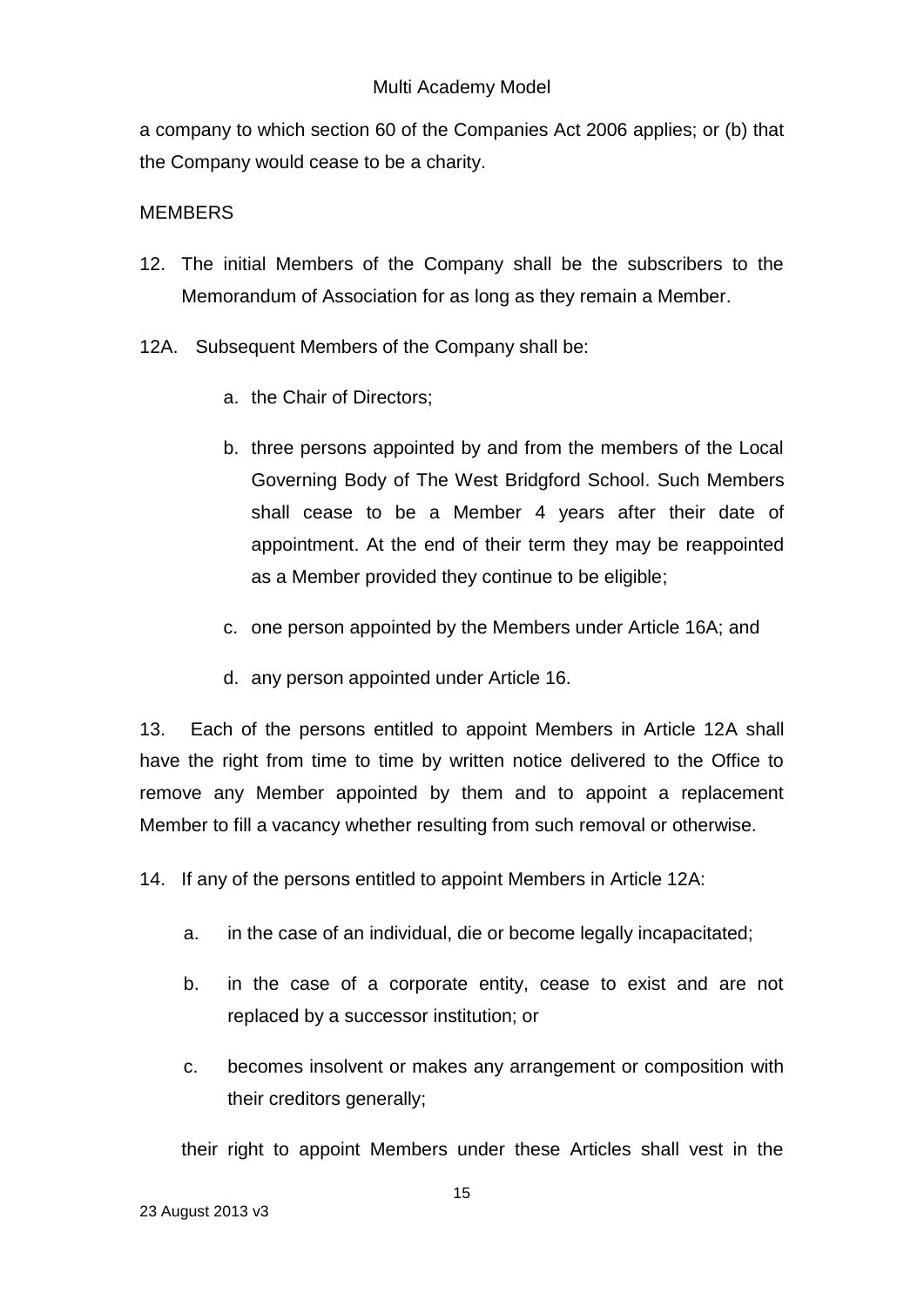remaining Members.

- 15. Membership will terminate automatically if:
	- a. a Member (which is a corporate entity) ceases to exist and is not replaced by a successor institution;
	- d. a Member (which is an individual) dies or becomes incapable by reason of illness or injury of managing and administering his or her own affairs;
	- e. a Member becomes insolvent or makes any arrangement or composition with that Member's creditors generally;
	- f. a Member, also being a Director, ceases to be a Director; or
	- g. a Member, also being a member of a Local Governing Body of an Academy, ceases to be a member of a Local Governing Body.

15A. In addition to Article 13, the Members may agree by passing a special resolution to remove any Member(s). The Member whose proposed removal is the subject of the written resolution shall not be entitled to vote on that resolution.

16. The Members may agree by passing a special resolution to appoint such additional Members as they think fit.

16A. The Members may appoint one person to be a Member from amongst nominations from the Local Governing Bodies of the Academies (other than The West Bridgford School) which are Ofsted rated good or better (or such future equivalent grading). Such Member shall cease to be a Member 4 years after their date of appointment. At the end of their term they may be reappointed as a Member provided they continue to be eligible.

17. Every person nominated to be a Member of the Company shall either sign a written consent to become a Member or sign the register of Members on becoming a Member.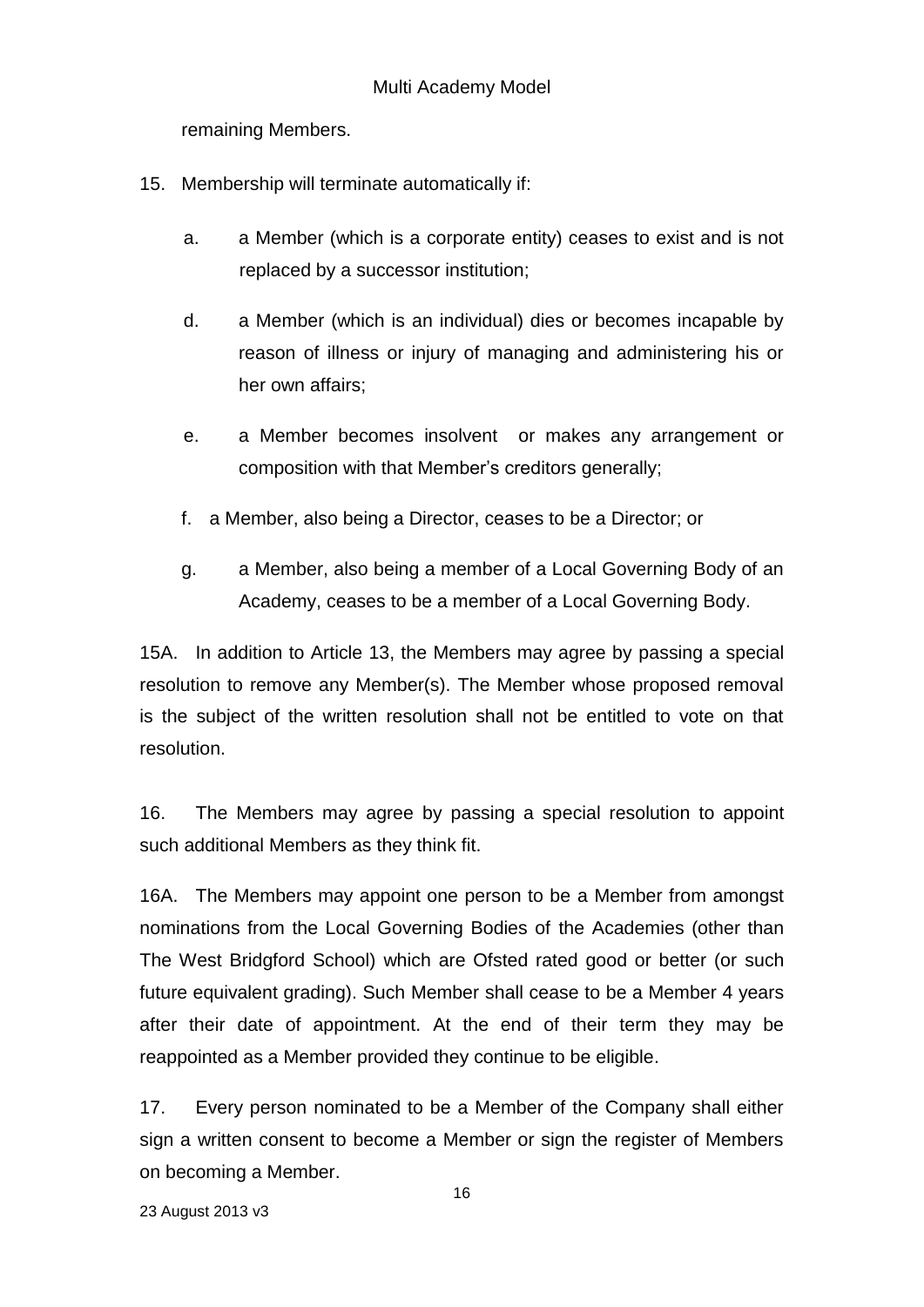18. Any Member may resign provided that after such resignation the number of Members is not less than three. A Member shall cease to be one immediately on the receipt by the Company of a notice in writing signed by the person or persons entitled to remove him under Articles 13 or 16 provided that no such notice shall take effect when the number of Members is less than three unless it contains or is accompanied by the appointment of a replacement Member.

### GENERAL MEETINGS

19. Not used.

20. The Directors may call general meetings and, on the requisition of Members pursuant to the provisions of the Companies Act 2006, shall forthwith proceed to convene a general meeting in accordance with that Act. If there are not within the United Kingdom sufficient Directors to call a general meeting, any Director or any Member of the Company may call a general meeting.

# NOTICE OF GENERAL MEETINGS

21. General meetings shall be called by at least fourteen clear days' notice but a general meeting may be called by shorter notice if it is so agreed by a majority in number of Members having a right to attend and vote and together representing not less than 90% of the total voting rights at that meeting.

The notice shall specify the time and place of the meeting and the general nature of the business to be transacted and, in the case of an Annual General Meeting, shall specify the meeting as such. The notice shall also state that the Member is entitled to appoint a proxy.

The notice shall be given to all the Members, to the Directors and auditors.

22. The accidental omission to give notice of a meeting to, or the nonreceipt of notice of a meeting by, any person entitled to receive notice shall not invalidate the proceedings at that meeting.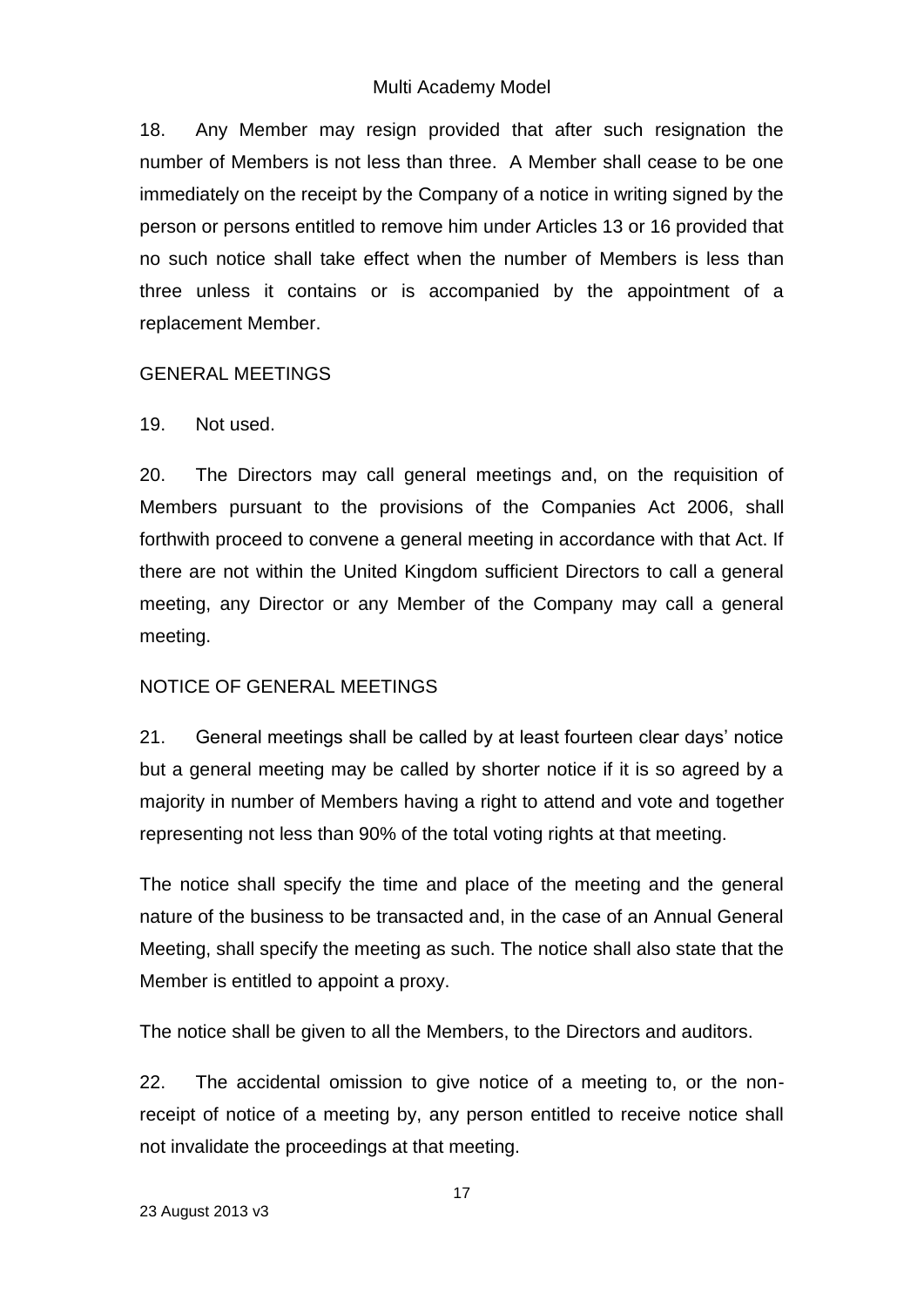### PROCEEDINGS AT GENERAL MEETINGS

23. No business shall be transacted at any meeting unless a quorum is present. A Member counts towards the quorum by being present either in person or by proxy. Three persons entitled to vote upon the business to be transacted, or, where greater any one third (rounded up to a whole number) of the total number of persons, each being a Member or a proxy of a Member or a duly authorised representative of a Member organisation shall constitute a quorum.

24. If a quorum is not present within half an hour from the time appointed for the meeting, or if during a meeting a quorum ceases to be present, the meeting shall stand adjourned to the same day in the next week at the same time and place or to such time and place as the Directors may determine.

25. The chairman, if any, of the Directors or in his absence some other Director nominated by the Directors shall preside as chairman of the meeting, but if neither the chairman nor such other Director (if any) be present within fifteen minutes after the time appointed for holding the meeting and willing to act, the Directors present shall elect one of their number to be chairman and, if there is only one Director present and willing to act, he shall be the chairman.

26. If no Director is willing to act as chairman, or if no Director is present within fifteen minutes after the time appointed for holding the meeting, the Members present and entitled to vote shall choose one of their number to be chairman.

27. A Director shall, notwithstanding that he is not a Member, be entitled to attend and speak at any general meeting.

28. The chairman may, with the consent of a majority of the Members at a meeting at which a quorum is present (and shall if so directed by the meeting), adjourn the meeting from time to time and from place to place, but no business shall be transacted at any adjourned meeting other than the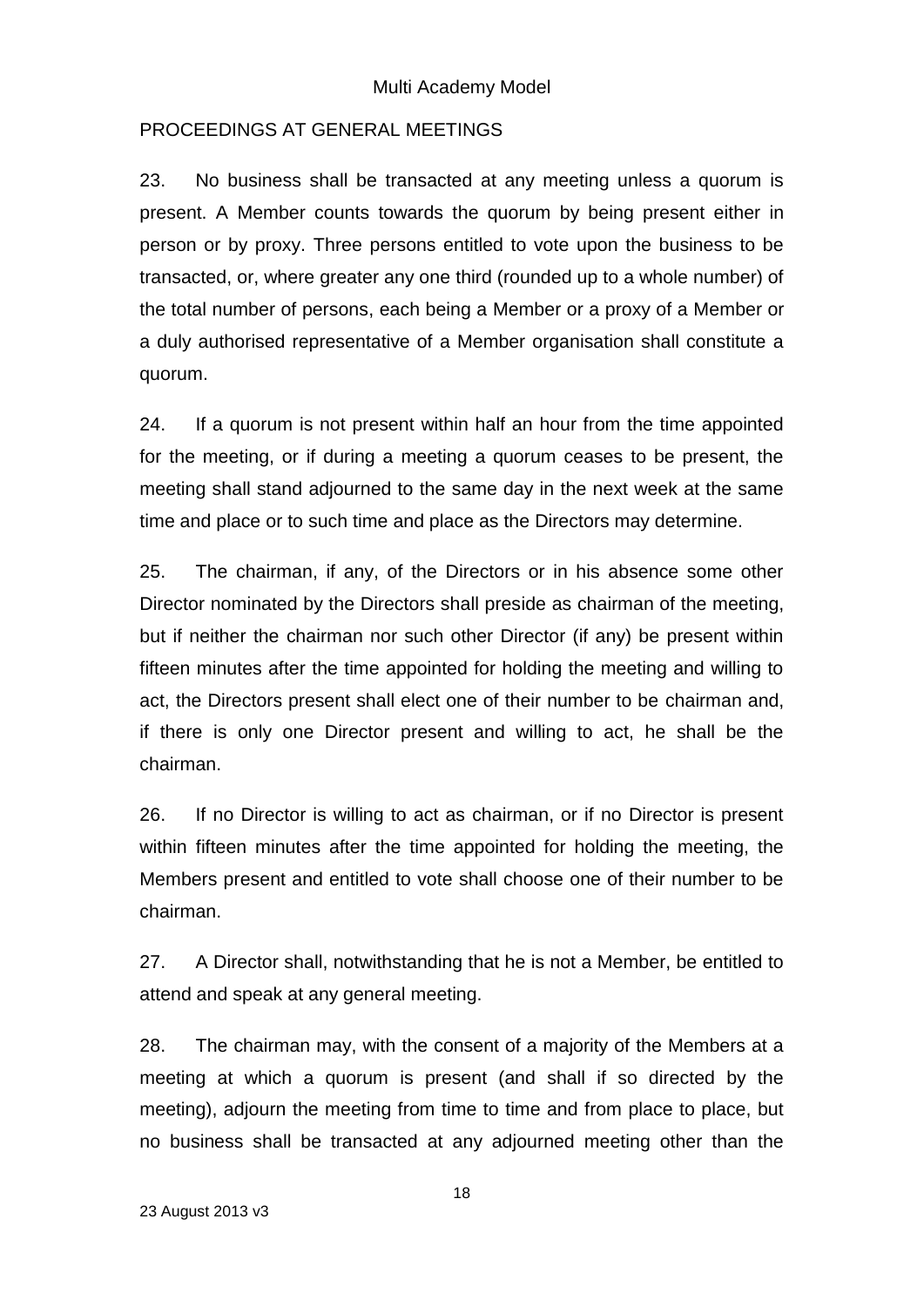business which might properly have been transacted at the meeting had the adjournment not taken place. When a meeting is adjourned for fourteen days or more, at least seven clear days' notice shall be given specifying the time, date and place of the adjourned meeting and the general nature of the business to be transacted. Otherwise it shall not be necessary to give any such notice.

29. A resolution put to the vote of the meeting shall be decided on a show of hands unless before, or on the declaration of the result of the show of hands, a poll is duly demanded. Subject to the provisions of the Companies Act 2006, a poll may be demanded:

- a. by the chairman; or
- a. by at least two Members having the right to vote at the meeting; or,
- b. by a Member or Members representing not less than one-tenth of the total voting rights of all the Members having the right to vote at the meeting.

30. Unless a poll is duly demanded a declaration by the chairman that a resolution has been carried or carried unanimously, or by a particular majority, or lost, or not carried by a particular majority and an entry to that effect in the minutes of the meeting shall be conclusive evidence of the fact without proof of the number or proportion of the votes recorded in favour of or against such resolution.

31. The demand for a poll may be withdrawn, before the poll is taken, but only with the consent of the chairman. The withdrawal of a demand for a poll shall not invalidate the result of a show of hands declared before the demand for the poll was made.

32. A poll shall be taken as the chairman directs and he may appoint scrutineers (who need not be Members) and fix a time, date and place for declaring the results. The result of the poll shall be deemed to be the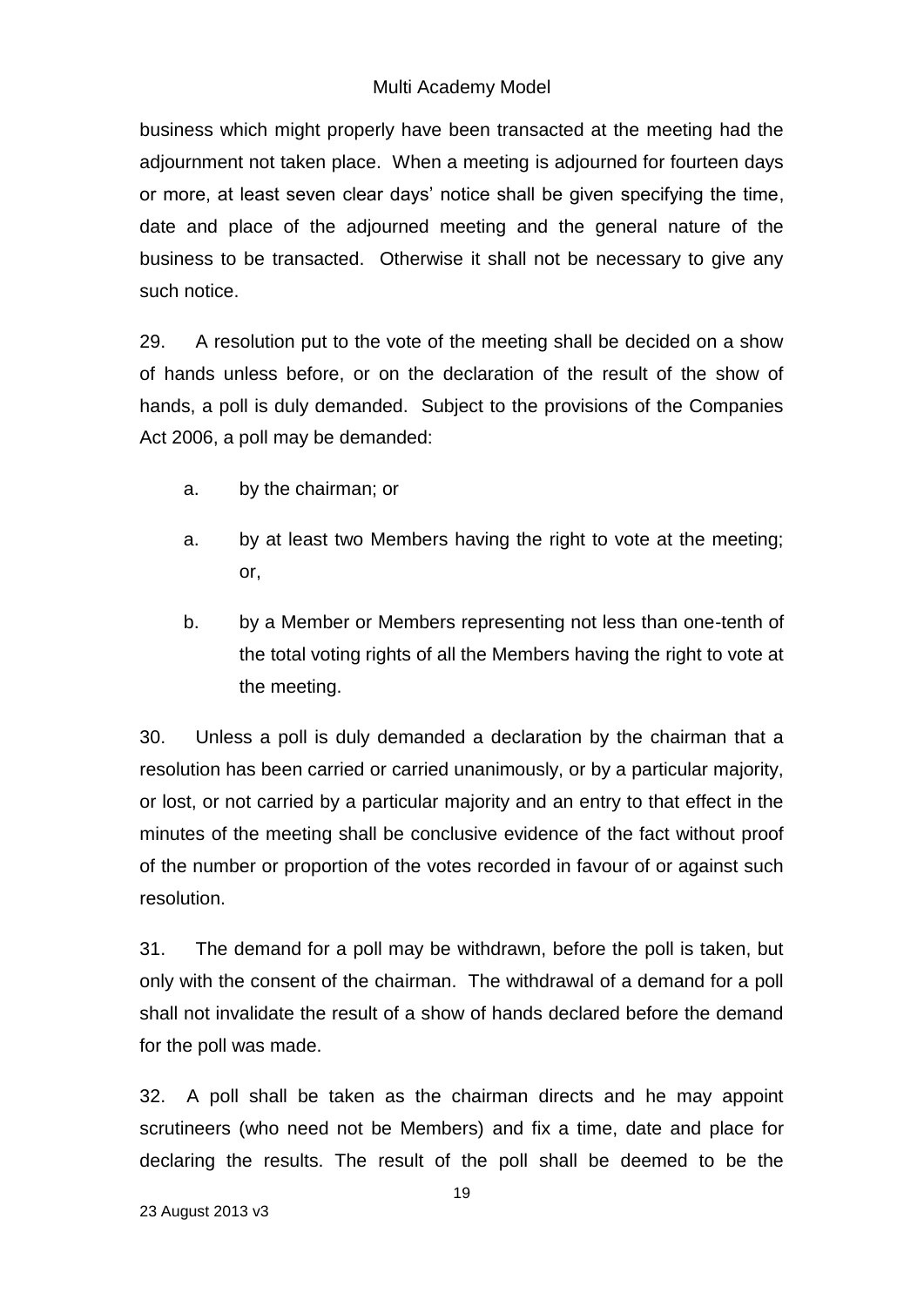resolution of the meeting at which the poll was demanded.

33. A poll demanded on the election of the chairman or on a question of adjournment shall be taken immediately. A poll demanded on any other question shall be taken either immediately or at such time, date and place as the chairman directs not being more than thirty days after the poll is demanded. The demand for a poll shall not prevent continuance of a meeting for the transaction of any business other than the question on which the poll is demanded. If a poll is demanded before the declaration of the result of a show of hands and the demand is duly withdrawn, the meeting shall continue as if the demand had not been made.

34. No notice need be given of a poll not taken immediately if the time, date and place at which it is to be taken are announced at the meeting at which it is demanded. In other cases at least seven clear days' notice shall be given specifying the time, date and place at which the poll is to be taken.

35. A resolution in writing agreed by such number of Members as required if it had been proposed at a general meeting shall be as effectual as if it had been passed at a general meeting duly convened and held provided that a copy of the proposed resolution has been sent to every Member. The resolution may consist of several instruments in the like form each agreed by one or more Members.

### VOTES OF MEMBERS

36. On the show of hands every Member present in person shall have one vote. On a poll every Member present in person or by proxy shall have one vote.

37. Not used.

38. No Member shall be entitled to vote at any general meeting unless all moneys then payable by him to the Company have been paid.

39. No objections shall be raised to the qualification of any person to vote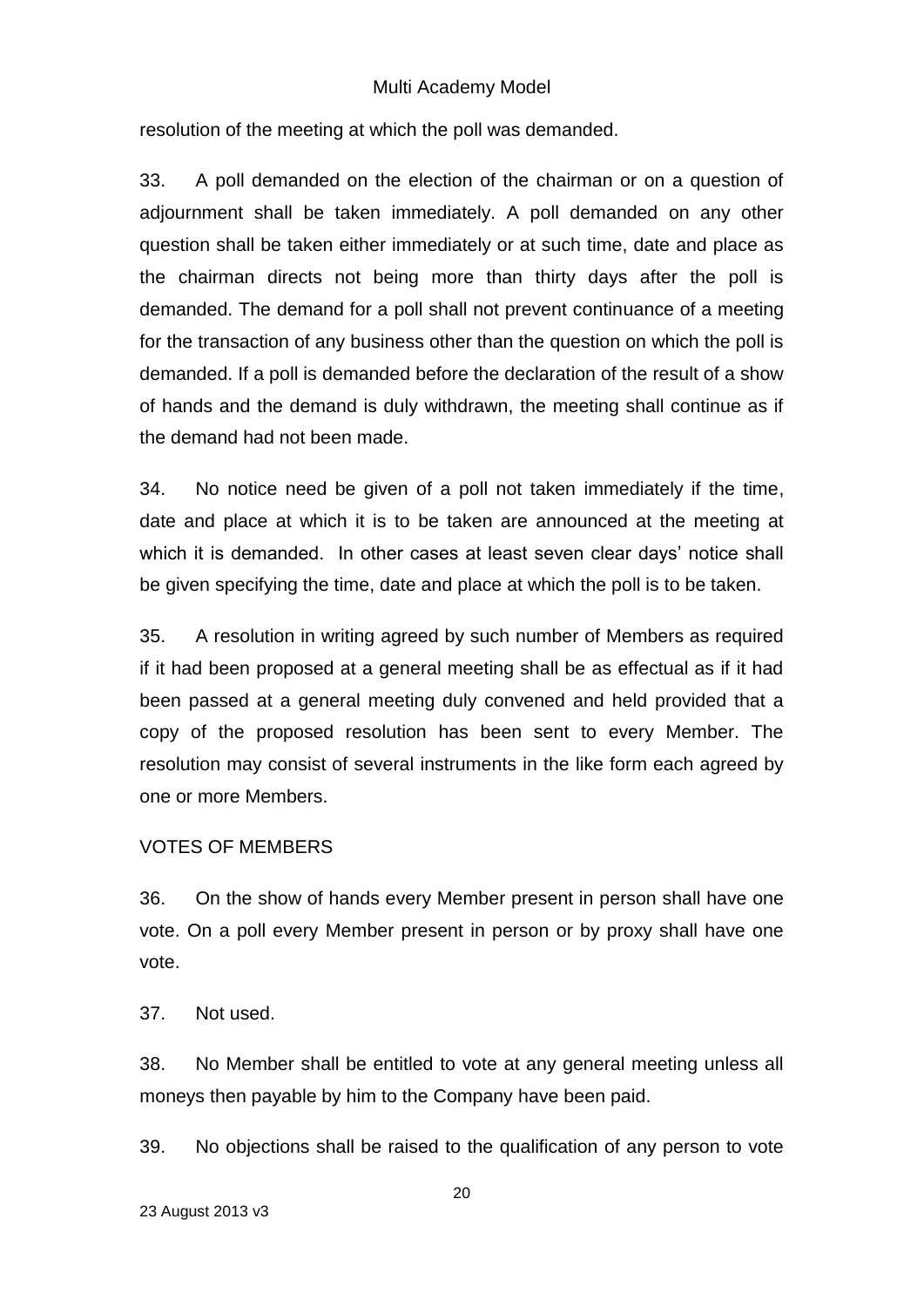at any general meeting except at the meeting or adjourned meeting at which the vote objected to is tendered, and every vote not disallowed at the meeting shall be valid. Any objection made in due time shall be referred to the chairman whose decision shall be final and conclusive.

40. An instrument appointing a proxy shall be in writing, signed by or on behalf of the appointer and shall be in the following form (or in a form as near thereto as circumstances allow or in any other form which is usual or which the Directors may approve) -

> "I/We, …….., of ………, being a Member/Members of the above named Company, hereby appoint …… of ……, or in his absence, …….. of ……. as my/our proxy to attend, speak and vote in my/our name[s] and on my/our behalf at the annual general meeting/ general meeting of the Company to be held on …..20[ ], and at any adjournment thereof.

Signed on ….. 20[ ]"

41. Where it is desired to afford Members an opportunity of instructing the proxy how he shall act the instrument appointing a proxy shall be in the following form (or in a form as near thereto as circumstances allow or in any other form which is usual or which the Directors may approve) -

> "I/We, ……., of ……., being a Member/Members of the above named Company, hereby appoint …. of ……., or in his absence, ….. of ……, as my/our proxy to attend, speak and vote in my/our name[s] and on my/our behalf at the annual general meeting/ general meeting of the Company, to be held on …. 20[ ], and at any adjournment thereof.

> This form is to be used in respect of the resolutions mentioned below as follows:

Resolution No. 1 \*for \* against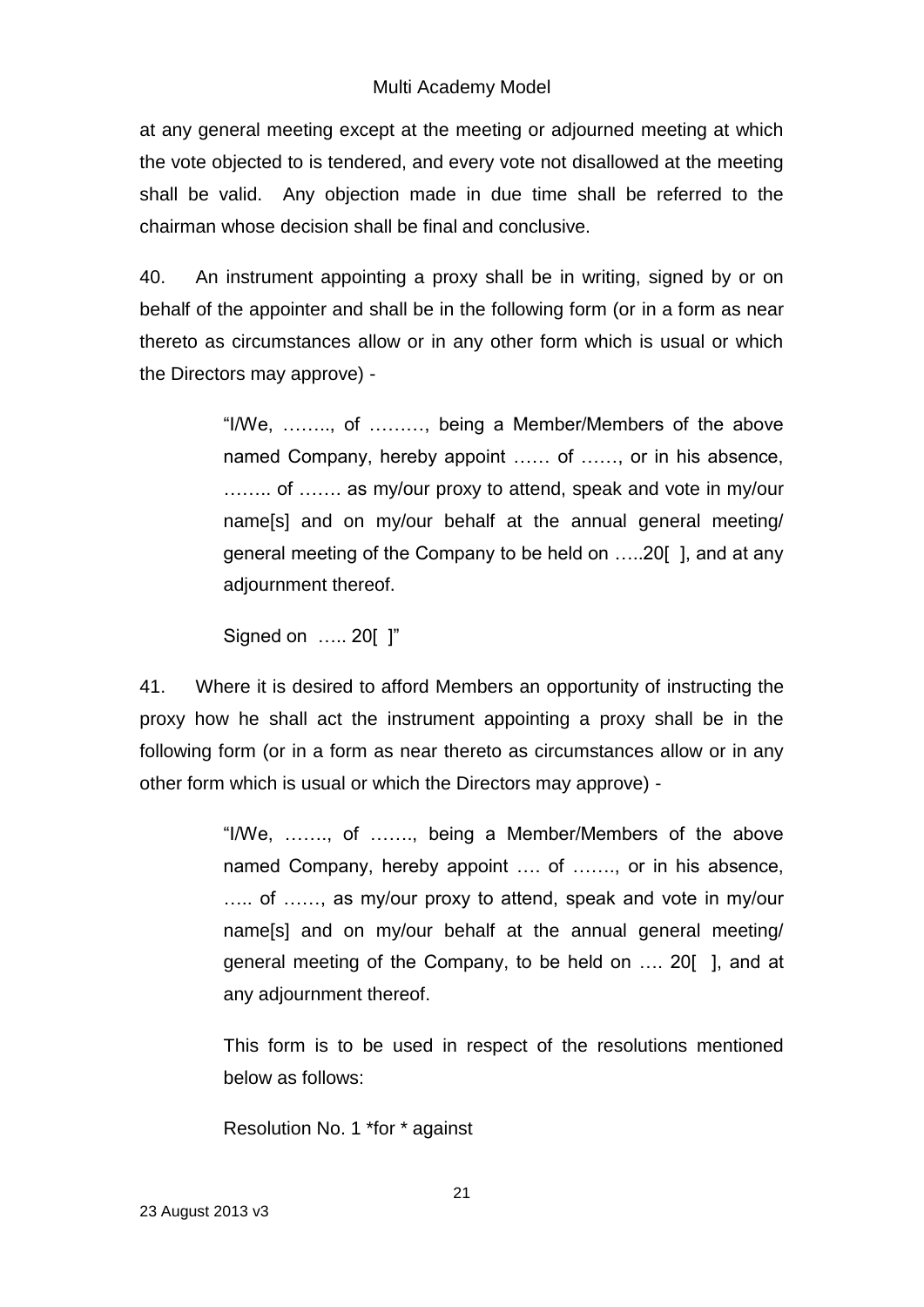Resolution No. 2 \*for \* against.

**Strike out whichever is not desired.** 

Unless otherwise instructed, the proxy may vote as he thinks fit or abstain from voting.

Signed on …. 20[ ]"

42. The instrument appointing a proxy and any authority under which it is signed or a copy of such authority certified by a notary or in some other way approved by the Directors may -

- a. be deposited at the office or at such other place within the United Kingdom as is specified in the notice convening the meeting or in any instrument of proxy sent out by the Company in relation to the meeting not less than 48 hours before the time for holding the meeting or adjourned meeting at which the person named in the instrument proposes to vote, or
- b. in the case of a poll taken more than 48 hours after it is demanded, be deposited as aforesaid after the poll has been demanded and not less than 24 hours before the time appointed for the taking of the poll;
- c. where the poll is not taken forthwith but is taken not more than 48 hours after it was demanded, be delivered at the meeting at which the poll was demanded to the chairman or to the Clerk or to any Director;

and an instrument of proxy which is not deposited or delivered in a manner so permitted shall be invalid.

43. A vote given or poll demanded by proxy or by the duly authorised representative of a corporation shall be valid notwithstanding the previous determination of the authority of the person voting or demanding a poll unless notice of the determination was received by the Company at the office or at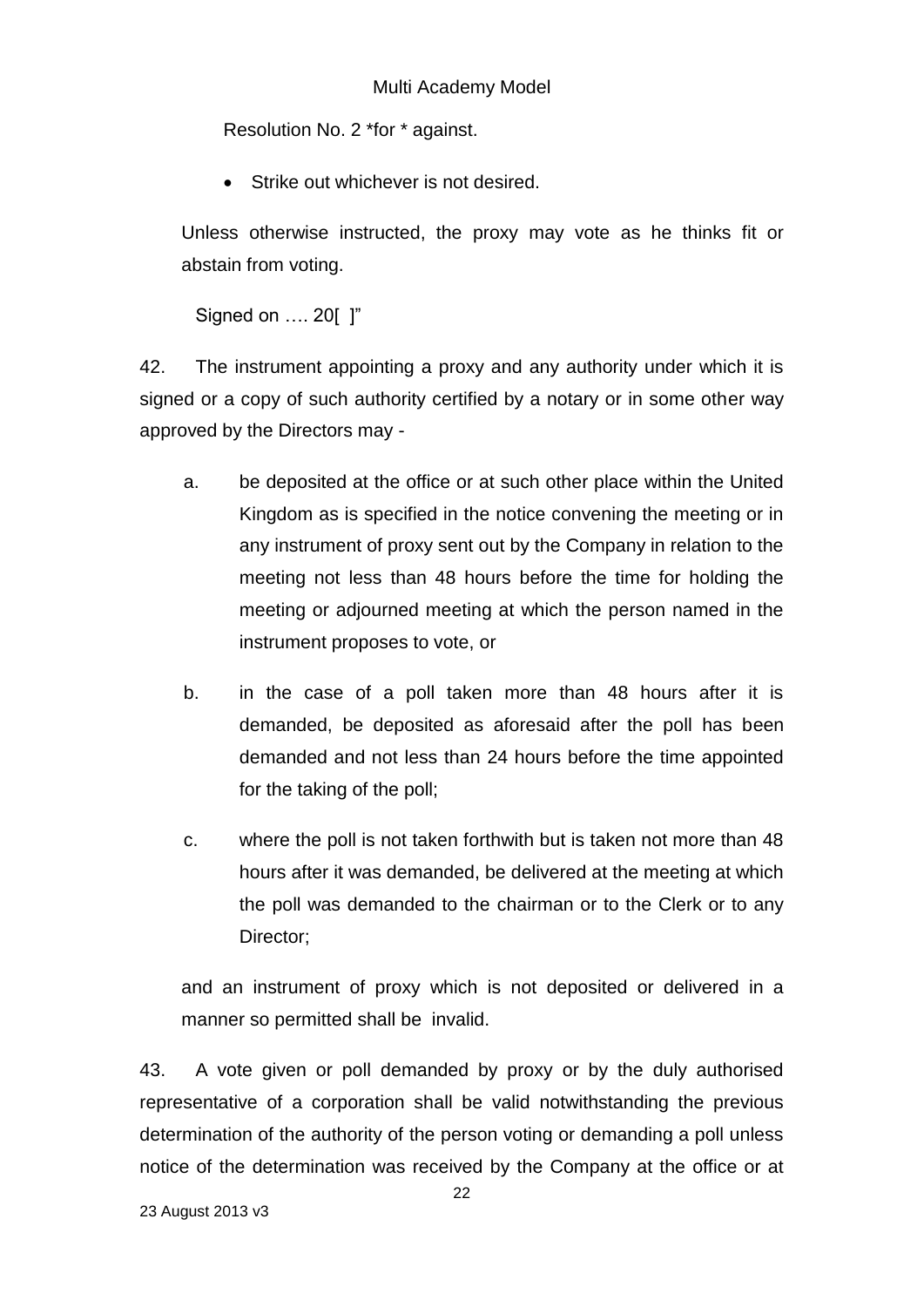such other place at which the instrument of proxy was duly deposited before the commencement of the meeting or adjourned meeting at which the vote given or the poll demanded or (or in the case of a poll taken otherwise than on the same day as the meeting or adjourned meeting) the time appointed for taking the poll.

44. Any organisation which is a Member of the Company may by resolution of its board of directors or other governing body authorise such person as it thinks fit to act as its representative at any meeting of the Company, and the person so authorised shall be entitled to exercise the same powers on behalf of the organisation which he represents as that organisation could exercise if it were an individual Member of the Company.

### **DIRECTORS**

45. The number of Directors shall be not less than three but (unless otherwise determined by ordinary resolution) shall not be subject to any maximum.

46. Subject to Articles 48 and 49, the Company shall have the following Directors:

a. up to 15 Directors appointed under Article 50;

- b. the Chief Executive Officer:
- c. a minimum of 2 Parent Directors appointed under Articles 54-56, if required by Article 53.

47. The Company may also have any Co-opted Director appointed under Article 58.

48. The first Directors shall be those persons named in the statement delivered pursuant to sections 9 and 12 of the Companies Act 2006.

49. Future Directors shall be appointed or elected, as the case may be, under these Articles. Where it is not possible for such a Director to be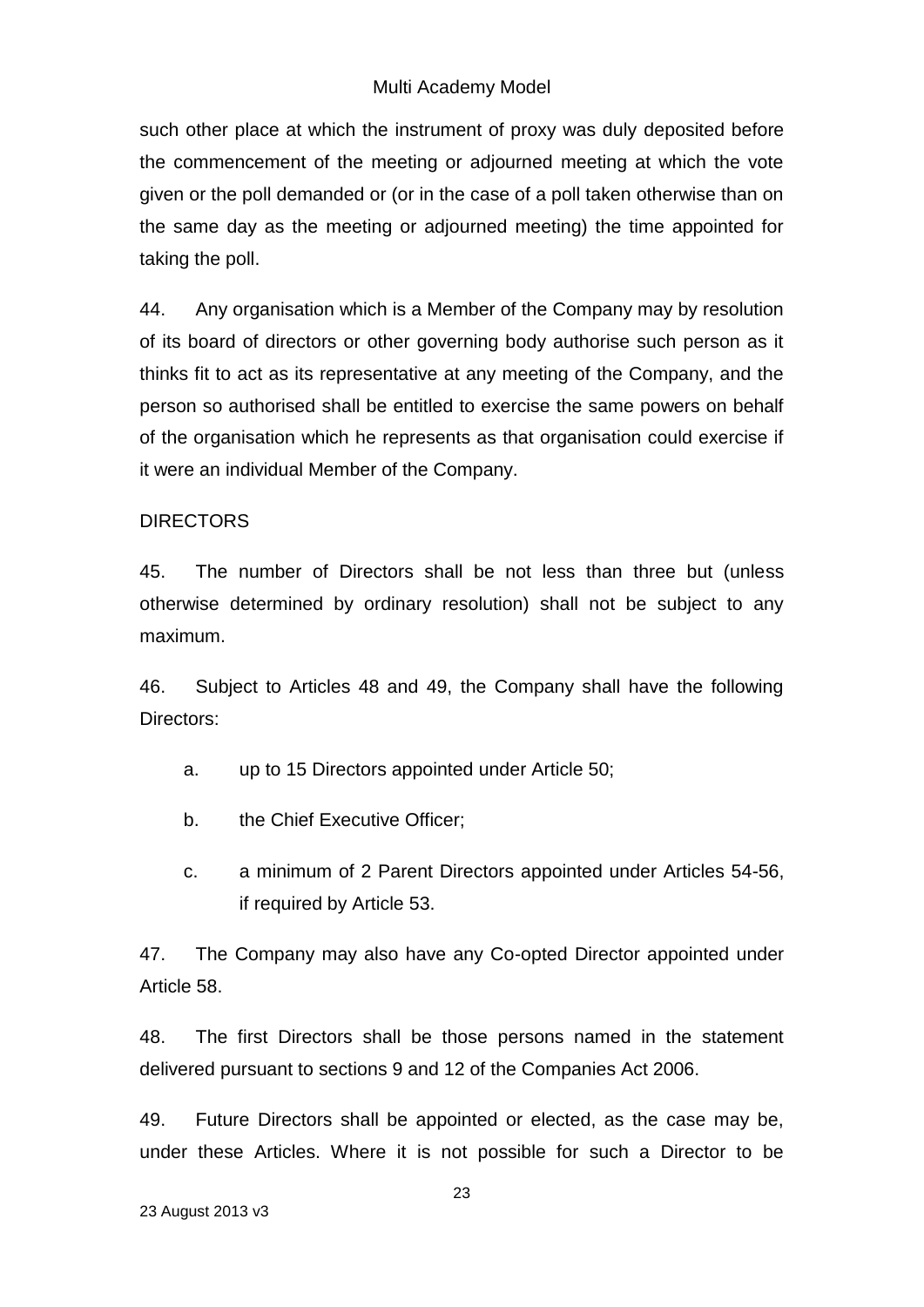appointed or elected due to the fact that an Academy has not yet been established or the Chief Executive Officer has not been appointed, then the relevant Article or part thereof shall not apply.

### APPOINTMENT OF DIRECTORS

50. The Members may appoint up to 15 Directors.

50A. The Members may appoint Directors through such process as they may determine. The Members will take into account, but will not be bound by, the recommendations of the Local Governing Bodies of the Academies when appointing Directors.

50B. The total number of Directors including the Chief Executive Officer who are employees of the Company shall not exceed one third of the total number of Directors.

51. not used.

52. not used.

### PARENT DIRECTORS

53. There shall be a minimum of two Parent Directors unless there are Local Governing Bodies which include at least two parent members. For the purpose of Article 53, a "**parent member**" of a Local Governing Body must be a parent of a registered pupil or student at one or more of the Academies at the time of his election or appointment, save that where it is not reasonably practical to meet this requirement, a parent member must instead be a parent of a child of compulsory school age, or – in respect of 16 to 19 Academies only – a parent of a child above compulsory school age but not above the age of 19. Parent members of a Local Governing Body shall be either elected or appointed in accordance with the terms of reference determined by the Directors from time to time.

54. Where the Company is required to have Parent Directors, they shall be either elected or appointed as determined by the Directors.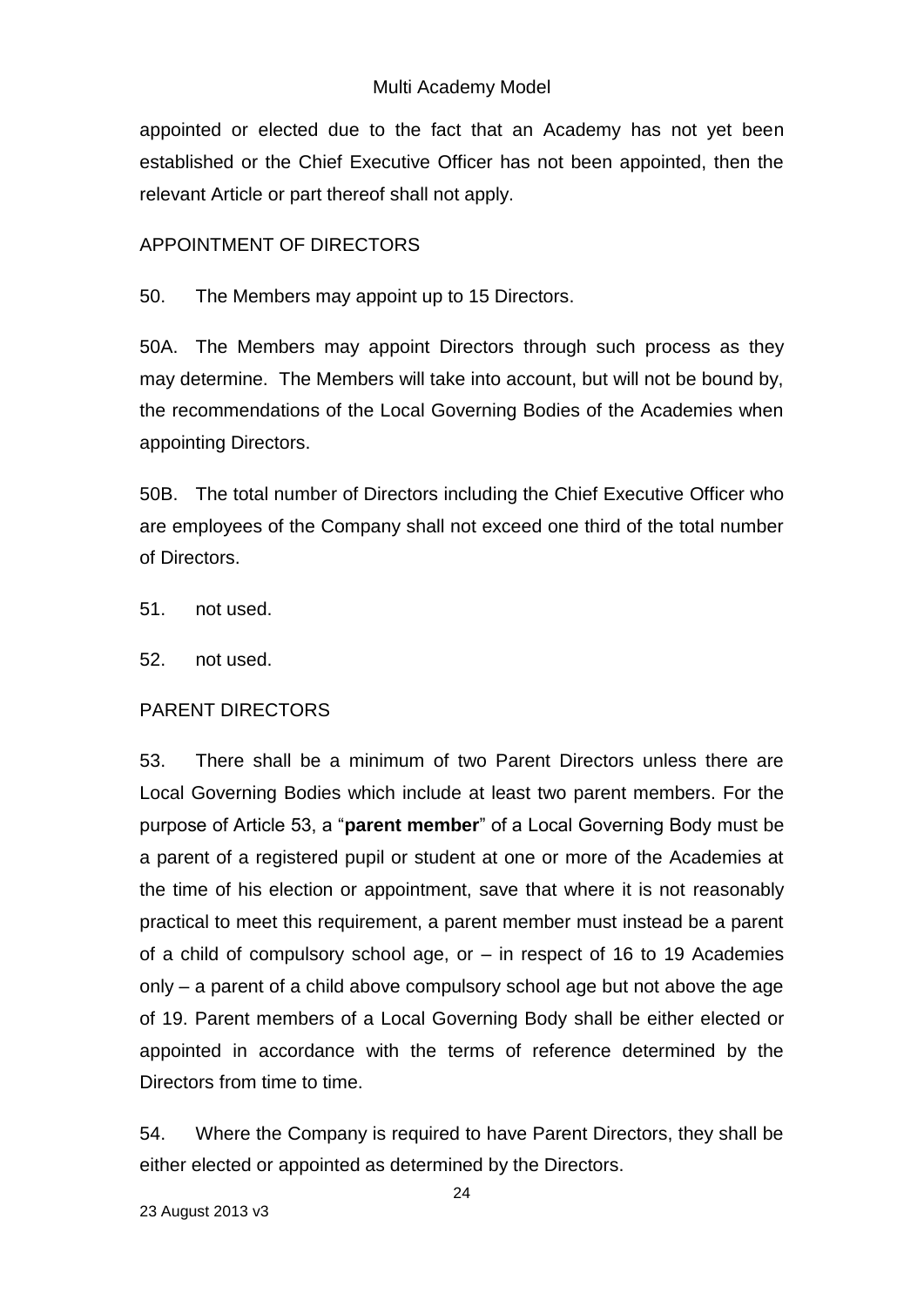54A. A Parent Director must be a parent of a registered pupil or student at one or more of the Academies at the time of his election or appointment, save that where it is not reasonably practical to meet this requirement, a Parent Director must instead be a parent of a child of compulsory school age, or – where the Company operates one or more 16-19 Academy - a parent of a child above compulsory school age but not above the age of 19.

55. Where the Directors have determined that a vacancy in the office of Parent Director is to be filled by election, the Directors shall make all necessary arrangements for, and determine all other matters relating to, an election of the Parent Directors, including any question of whether a person is a parent of a registered pupil or student at one of the Academies. Any election of a Parent Director which is contested shall be held by secret ballot.

56. Where the Directors have determined that a vacancy in the office of Parent Director is to be filled by election but the number of parents standing for election is less than the number of vacancies, the number of Parent Directors required shall be made up by Parent Directors appointed by the Directors.

56A Not used.

56B. Not used.

56C. Not used.

56D. Not used.

#### CHIEF EXECUTIVE OFFICER

57. The Chief Executive Officer shall be a Director for as long as he remains in office as such.

#### CO-OPTED DIRECTORS

58. The Directors may appoint Co-opted Directors. A "**Co-opted Director**" means a person who is appointed to be a Director by being Co-opted by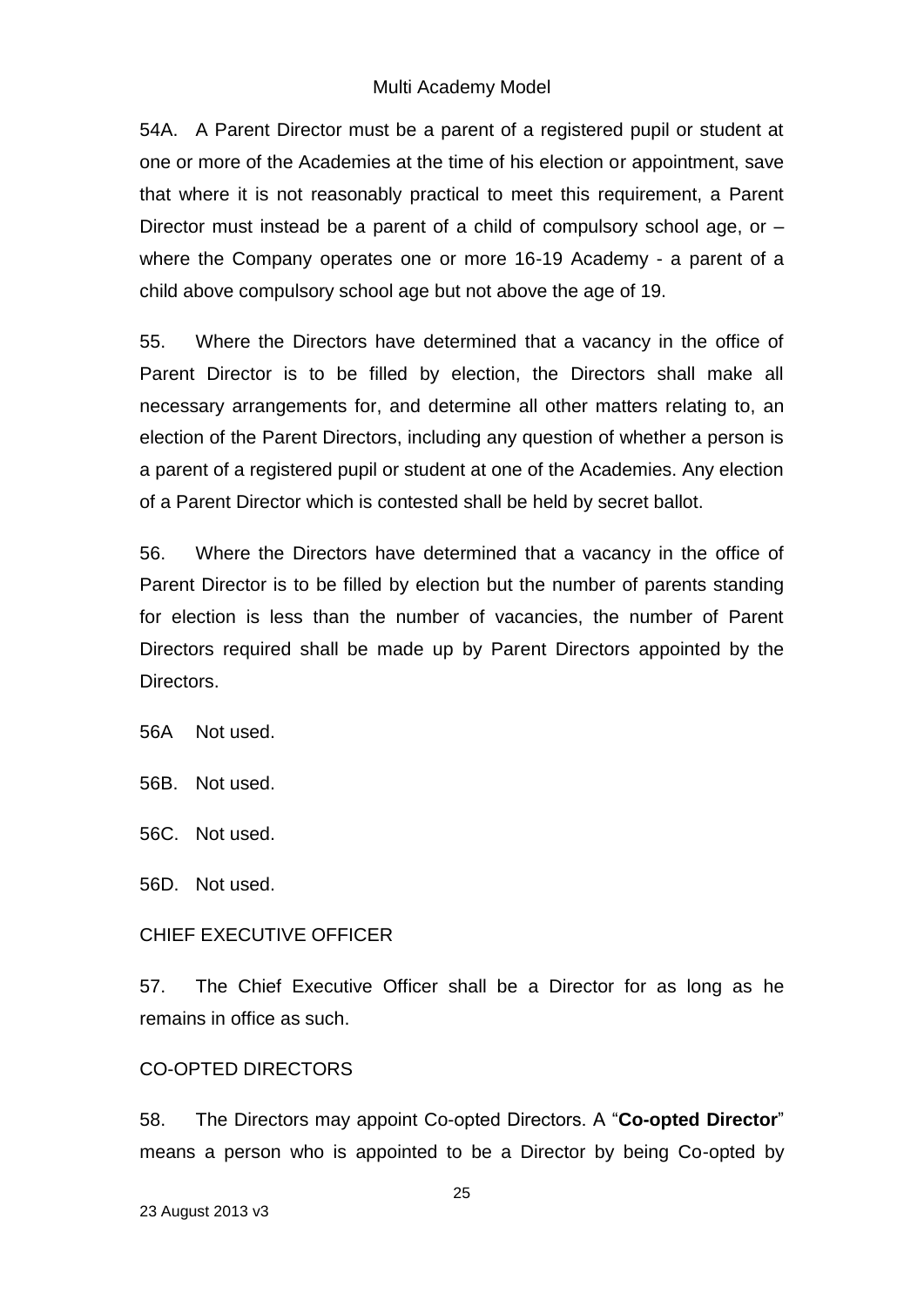Directors who have not themselves been so appointed. The Directors may not co-opt an employee of the Company as a Co-opted Director if thereby the number of Directors who are employees of the Company would exceed one third of the total number of Directors including the Chief Executive Officer.

- 59. Not used.
- 60. Not used.
- 61. Not used.
- 62. Not used.
- 63. Not used.

# TERM OF OFFICE

- 64. The term of office for any Director shall be 4 years, save that:
	- a. this time limit shall not apply to the Chief Executive Officer;
	- b. a Staff Director shall only hold office for so long as he continues to be employed as a teacher or member of support staff as the case may be; and
	- c. the term of office may be shorter than 4 years for any Director other than a Parent Director if the Members determine this at the time of appointment of such a Director or in the case of Coopted Directors, the Directors determine this at the time of appointment of such a Co-opted Director.

Subject to remaining eligible to be a particular type of Director, any Director may be re-appointed or re-elected.

# RESIGNATION AND REMOVAL

65. A Director shall cease to hold office if he resigns his office by notice to the Company (but only if at least three Directors will remain in office when the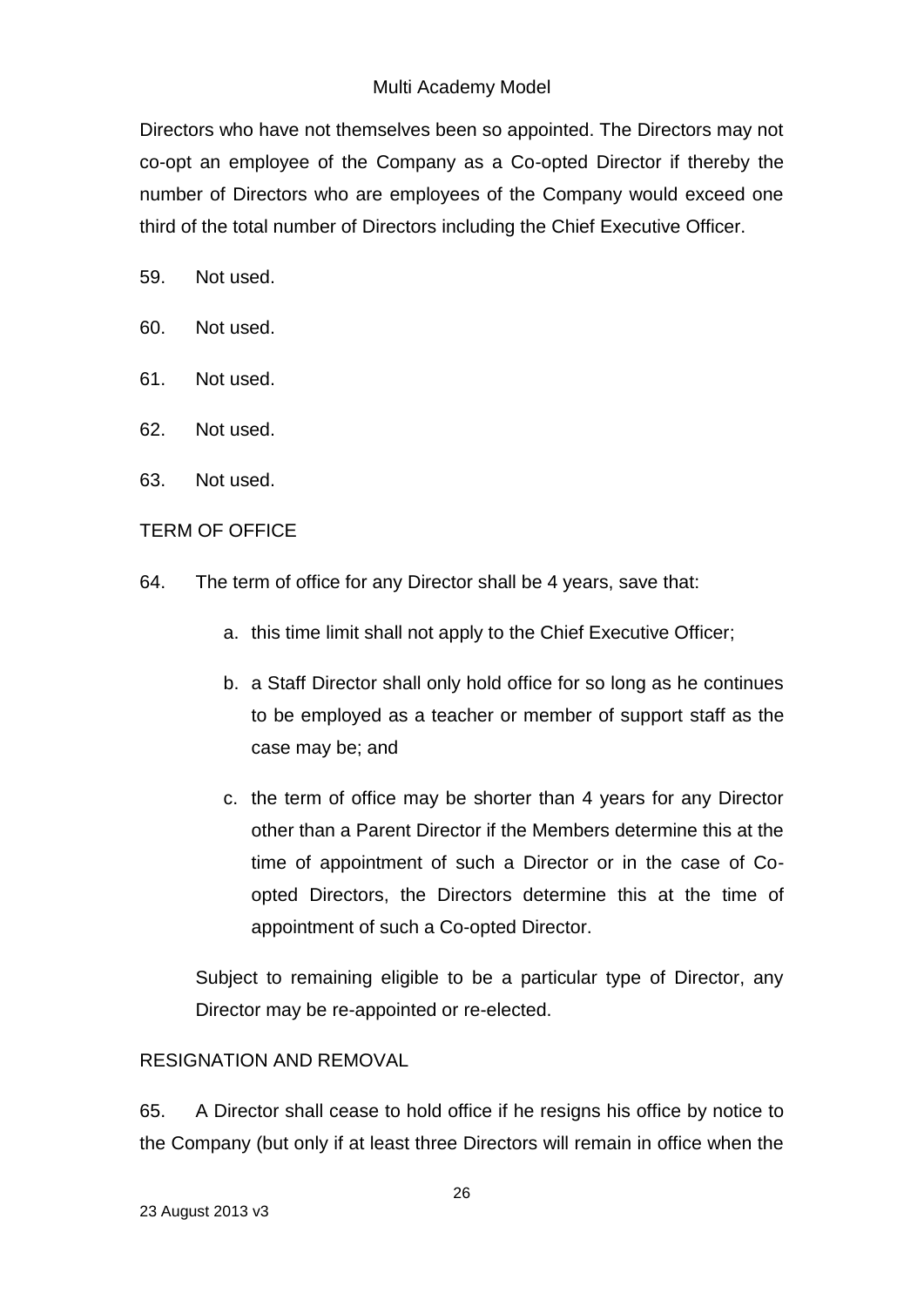notice of resignation is to take effect).

66. A Director shall cease to hold office if he is removed by the person or persons who appointed him. This Article does not apply in respect of a Parent Director.

67. Where a Director resigns his office or is removed from office, the Director or, where he is removed from office, those removing him, shall give written notice thereof to the Clerk.

# DISQUALIFICATION OF DIRECTORS

68. No person shall be qualified to be a Director unless he is aged 18 or over at the date of his election or appointment. No current pupil or current student of any of the Academies shall be a Director.

69. A Director shall cease to hold office if he becomes incapable by reason of illness or injury of managing or administering his own affairs.

70. A Director shall cease to hold office if he is absent without the permission of the Directors from all their meetings held within a period of six months and the Directors resolve that his office be vacated.

71. A person shall be disqualified from holding or continuing to hold office as a Director if -

- a. his estate has been sequestrated and the sequestration has not been discharged, annulled or reduced; or
- b. he is the subject of a bankruptcy restrictions order or an interim order.

72. A person shall be disqualified from holding or continuing to hold office as a Director at any time when he is subject to a disqualification order or a disqualification undertaking under the Company Directors Disqualification Act 1986 or to an order made under section 429(2)(b) of the Insolvency Act 1986 (failure to pay under county court administration order).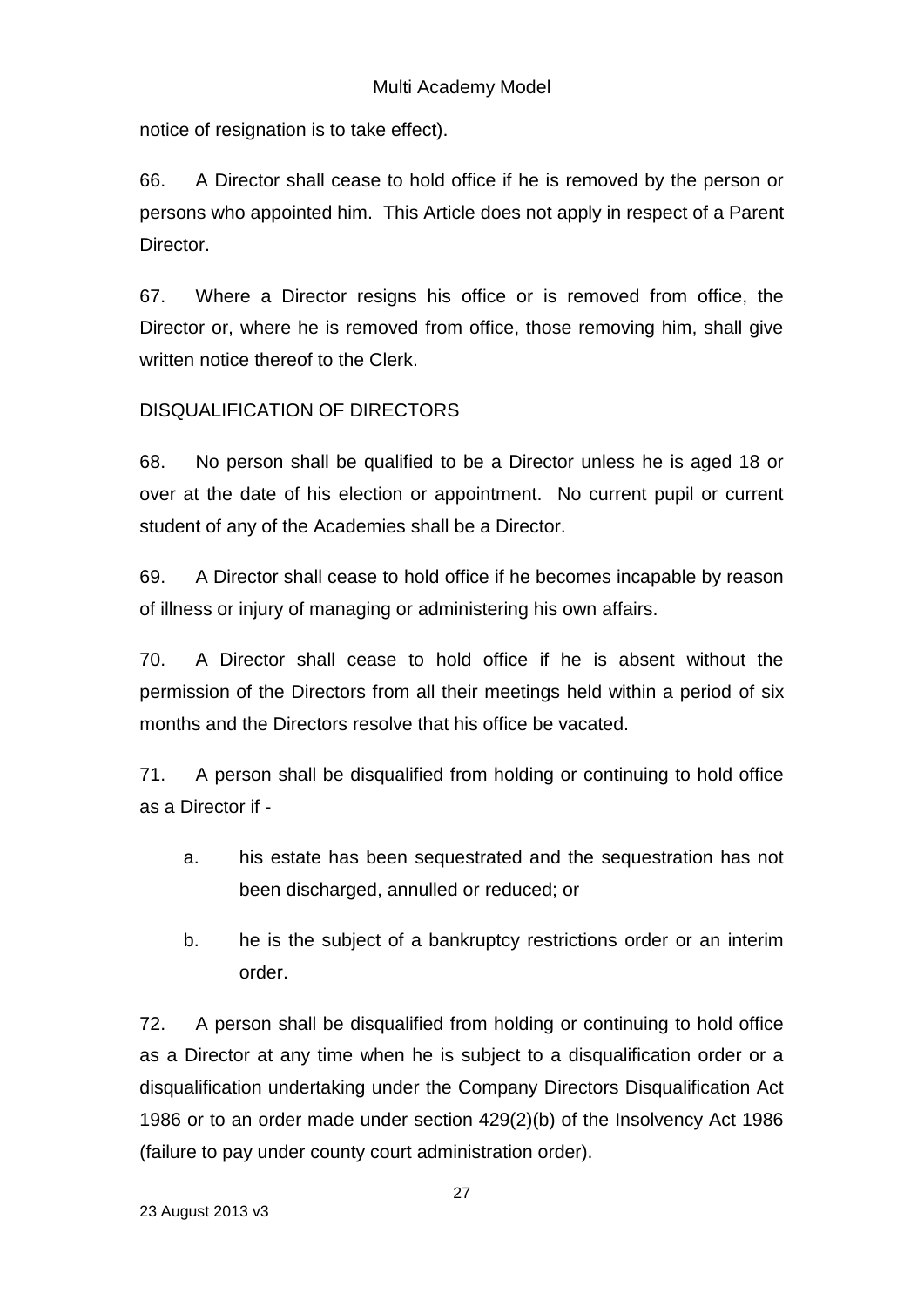73. A Director shall cease to hold office if he ceases to be a Director by virtue of any provision in the Companies Act 2006 or is disqualified from acting as a trustee by virtue of section 178 of the Charities Act 2011 (or any statutory re-enactment or modification of that provision).

74. A person shall be disqualified from holding or continuing to hold office as a Director if he has been removed from the office of charity trustee or trustee for a charity by an order made by the Charity Commission or the High Court on the grounds of any misconduct or mismanagement in the administration of the charity for which he was responsible or to which he was privy, or which he by his conduct contributed to or facilitated.

75. Not used.

76. Not used.

77. A person shall be disqualified from holding or continuing to hold office as a Director where he has, at any time, been convicted of any criminal offence, excluding any that have been spent under the Rehabilitation of Offenders Act 1974 as amended, and excluding any offence for which the maximum sentence is a fine or a lesser sentence except where a person has been convicted of any offence which falls under section 178 of the Charities Act 2011.

78. After the first Academy has opened, a person shall be disqualified from holding or continuing to hold office as a Director if he has not provided to the chairman of the Directors a disclosure and barring service certificate (previously known as a criminal records certificate) at an enhanced disclosure level under section 113B of the Police Act 1997. In the event that the certificate discloses any information which would in the opinion of either the chairman or the Chief Executive Officer confirm their unsuitability to work with children that person shall be disqualified. If a dispute arises as to whether a person shall be disqualified, a referral shall be made to the Secretary of State to determine the matter. The determination of the Secretary of State shall be final.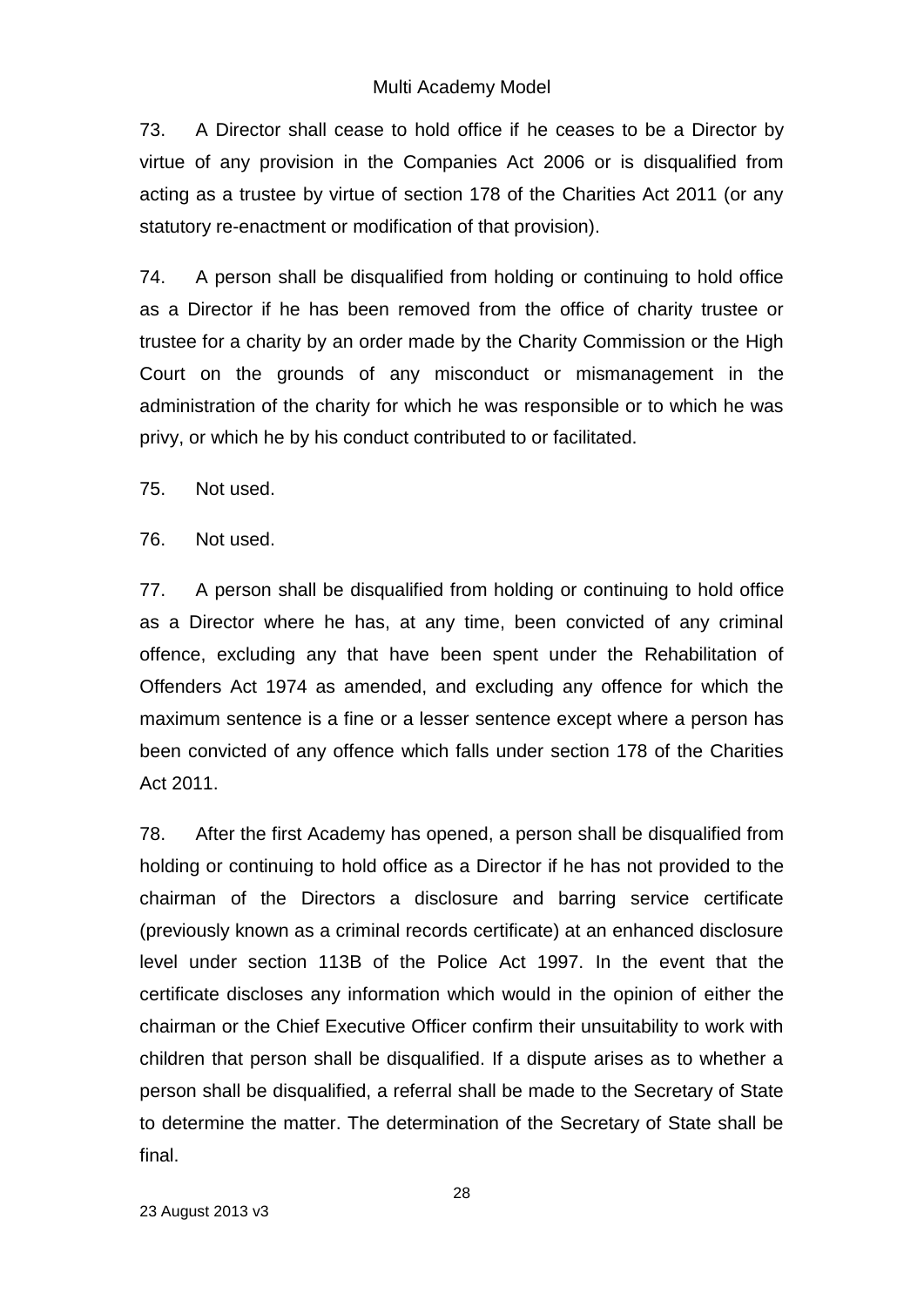79. Where, by virtue of these Articles a person becomes disqualified from holding, or continuing to hold office as a Director; and he is, or is proposed, to become such a Director, he shall upon becoming so disqualified give written notice of that fact to the Clerk.

80. Articles 68 to 74, Articles 77 to 79 and Articles 97 to 98 also apply to any member of any committee of the Directors, including a Local Governing Body, who is not a Director.

### CLERK TO THE DIRECTORS

81. The Clerk shall be appointed by the Directors for such term, at such remuneration and upon such conditions as they may think fit; and any Clerk so appointed may be removed by them. The Clerk shall not be a Director or a Principal. Notwithstanding this Article, the Directors may, where the Clerk fails to attend a meeting of theirs, appoint any one of their number or any other person to act as Clerk for the purposes of that meeting.

### CHAIRMAN AND VICE-CHAIRMAN OF THE DIRECTORS

82. The Directors shall each school year elect a chairman and a vicechairman from among their number. A Director who is employed by the Company shall not be eligible for election as chairman or vice-chairman.

83. Subject to Article 84, the chairman or vice-chairman shall hold office as such until his successor has been elected in accordance with Article 85.

84. The chairman or vice-chairman may at any time resign his office by giving notice in writing to the Clerk. The chairman or vice-chairman shall cease to hold office if -

a. he ceases to be a Director;

b. he is employed by the Company;

c. he is removed from office in accordance with these Articles; or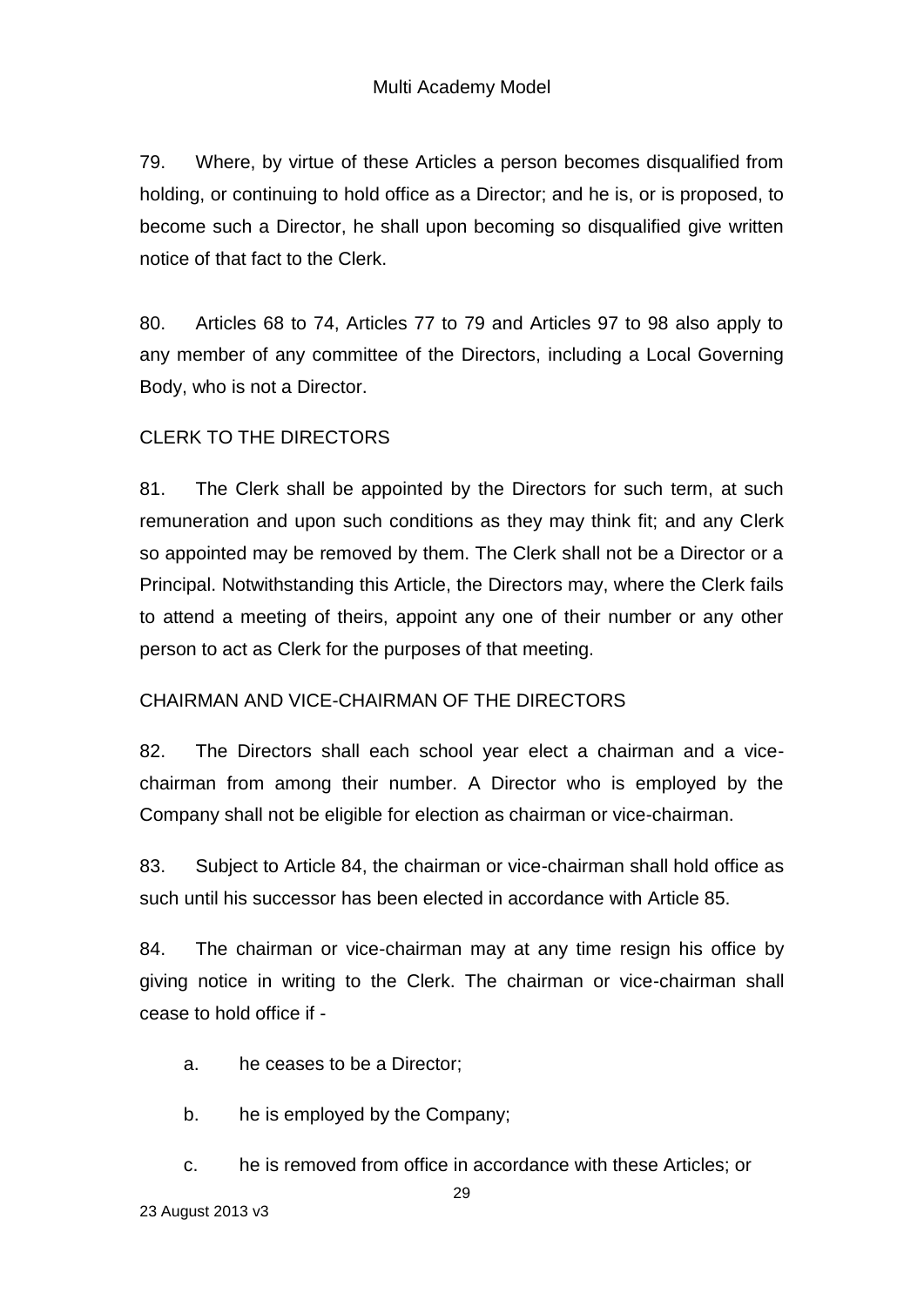d. in the case of the vice-chairman, he is elected in accordance with these Articles to fill a vacancy in the office of chairman.

85. Where by reason of any of the matters referred to in Article 84, a vacancy arises in the office of chairman or vice-chairman, the Directors shall at their next meeting elect one of their number to fill that vacancy.

86. Where the chairman is absent from any meeting or there is at the time a vacancy in the office of the chairman, the vice-chairman shall act as the chair for the purposes of the meeting.

87. Not used.

88. Not used.

89. Not used.

90. The Directors may remove the chairman or vice-chairman from office in accordance with these Articles.

91. A resolution to remove the chairman or vice-chairman from office which is passed at a meeting of the Directors shall not have effect unless -

- a. it is confirmed by a resolution passed at a second meeting of the Directors held not less than fourteen days after the first meeting; and
- b. the matter of the chairman's or vice-chairman's removal from office is specified as an item of business on the agenda for each of those meetings.

92. Before the Directors resolve at the relevant meeting on whether to confirm the resolution to remove the chairman or vice-chairman from office, the Director or Directors proposing his removal shall at that meeting state their reasons for doing so and the chairman or vice-chairman shall be given an opportunity to make a statement in response.

# POWERS OF DIRECTORS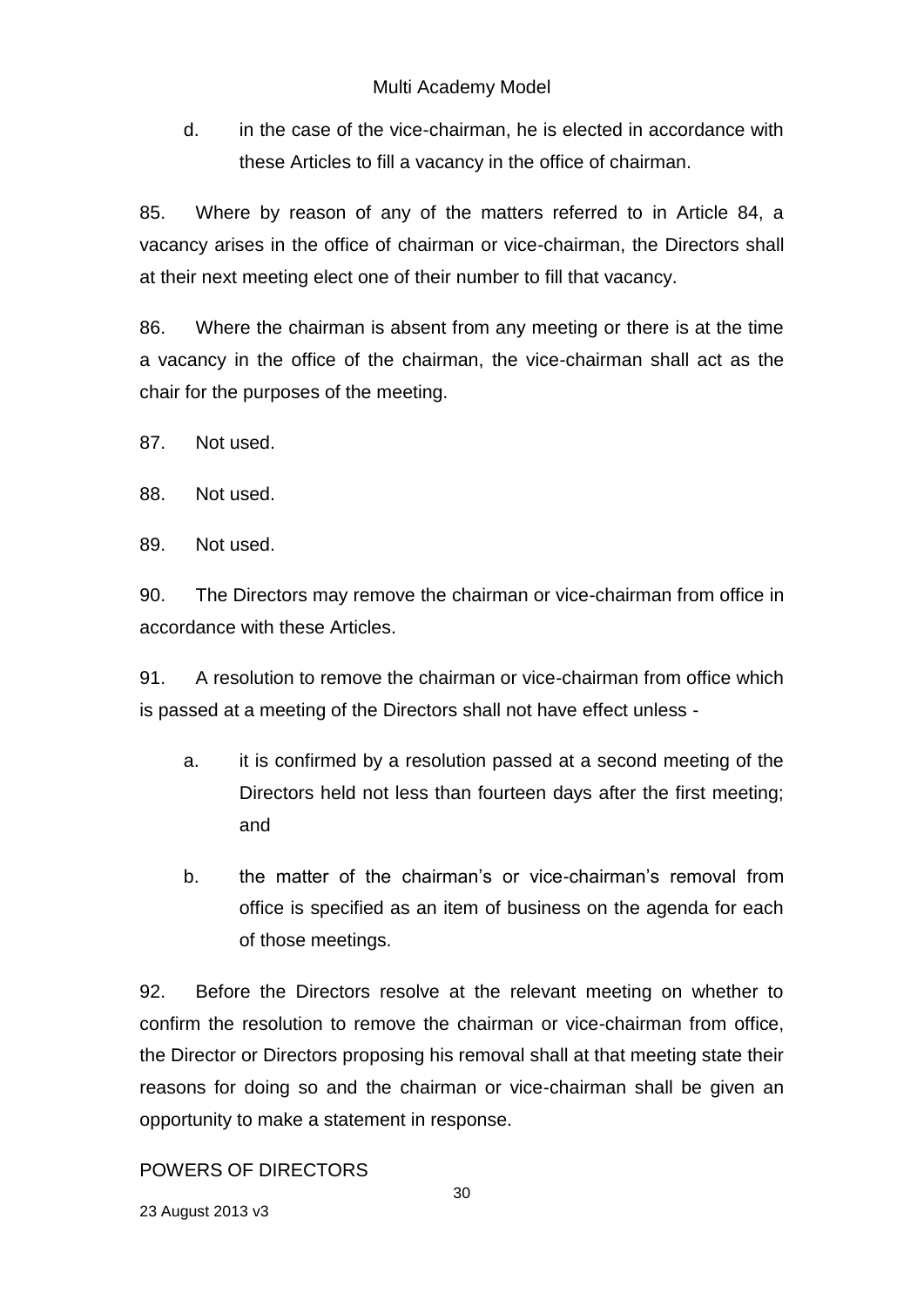93. Subject to provisions of the Companies Act 2006, the Articles and to any directions given by special resolution, the business of the Company shall be managed by the Directors who may exercise all the powers of the Company. No alteration of the Articles and no such direction shall invalidate any prior act of the Directors which would have been valid if that alteration had not been made or that direction had not been given. The powers given by this Article shall not be limited by any special power given to the Directors by the Articles and a meeting of Directors at which a quorum is present may exercise all the powers exercisable by the Directors.

94. In addition to all powers hereby expressly conferred upon them and without detracting from the generality of their powers under the Articles the Directors shall have the following powers, namely:

- a. to expend the funds of the Company in such manner as they shall consider most beneficial for the achievement of the Objects and to invest in the name of the Company such part of the funds as they may see fit and to direct the sale or transposition of any such investments and to expend the proceeds of any such sale in furtherance of the Objects;
- b. to enter into contracts on behalf of the Company.

95. In the exercise of their powers and functions, the Directors may consider any advice given by the Chief Executive Officer and any other executive officer.

96. Any bank account in which any money of the Company is deposited shall be operated by the Directors in the name of the Company. All cheques and orders for the payment of money from such an account shall be signed by at least two signatories authorised by the Directors.

# CONFLICTS OF INTEREST

97. Any Director who has or can have any direct or indirect duty or personal interest (including but not limited to any Personal Financial Interest)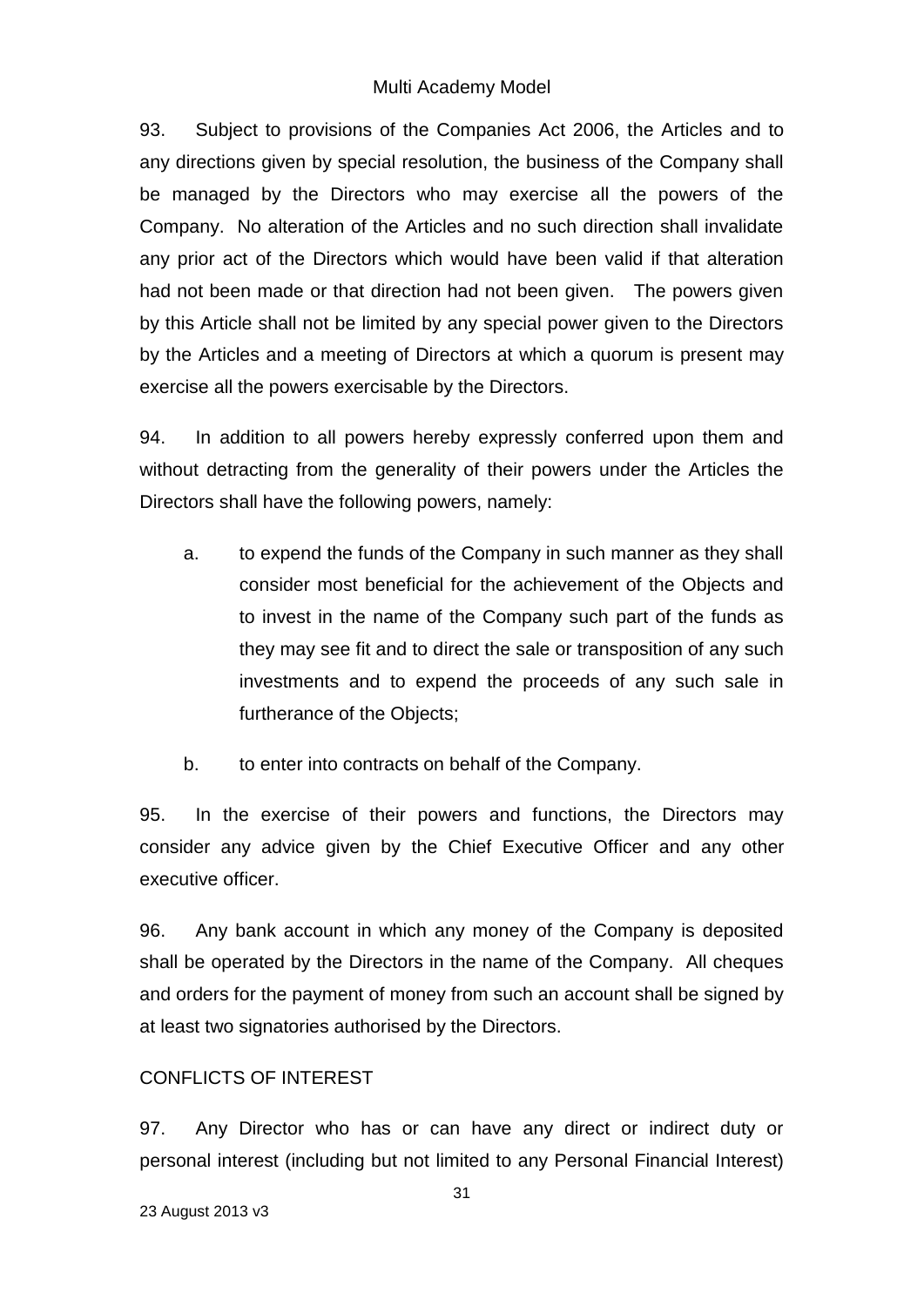which conflicts or may conflict with his duties as a Director shall disclose that fact to the Directors as soon as he becomes aware of it. A Director must absent himself from any discussions of the Directors in which it is possible that a conflict will arise between his duty to act solely in the interests of the Company and any duty or personal interest (including but not limited to any Personal Financial Interest).

98. For the purpose of Article 97, a Director has a Personal Financial Interest in the employment or remuneration of, or the provision of any other benefit to, that Director as permitted by and as defined by Articles 6.5 - 6.9.

### THE MINUTES

99. The minutes of the proceedings of a meeting of the Directors shall be drawn up and entered into a book kept for the purpose by the person acting as Clerk for the purposes of the meeting; and shall be signed (subject to the approval of the Directors) at the same or next subsequent meeting by the person acting as chairman thereof.

### **COMMITTEES**

100. Subject to these Articles, the Directors:

- a. may appoint separate committees to be known as Local Governing Bodies for each Academy; and
- b. may establish any other committee.

101. Subject to these Articles, the constitution, membership and proceedings of any committee shall be determined by the Directors. The establishment, terms of reference, constitution and membership of any committee of the Directors shall be reviewed at least once in every twelve months. The membership of any committee of the Directors may include persons who are not Directors, provided that (with the exception of the Local Governing Bodies) a majority of members of any such committee shall be Directors. Except in the case of a Local Governing Body, no vote on any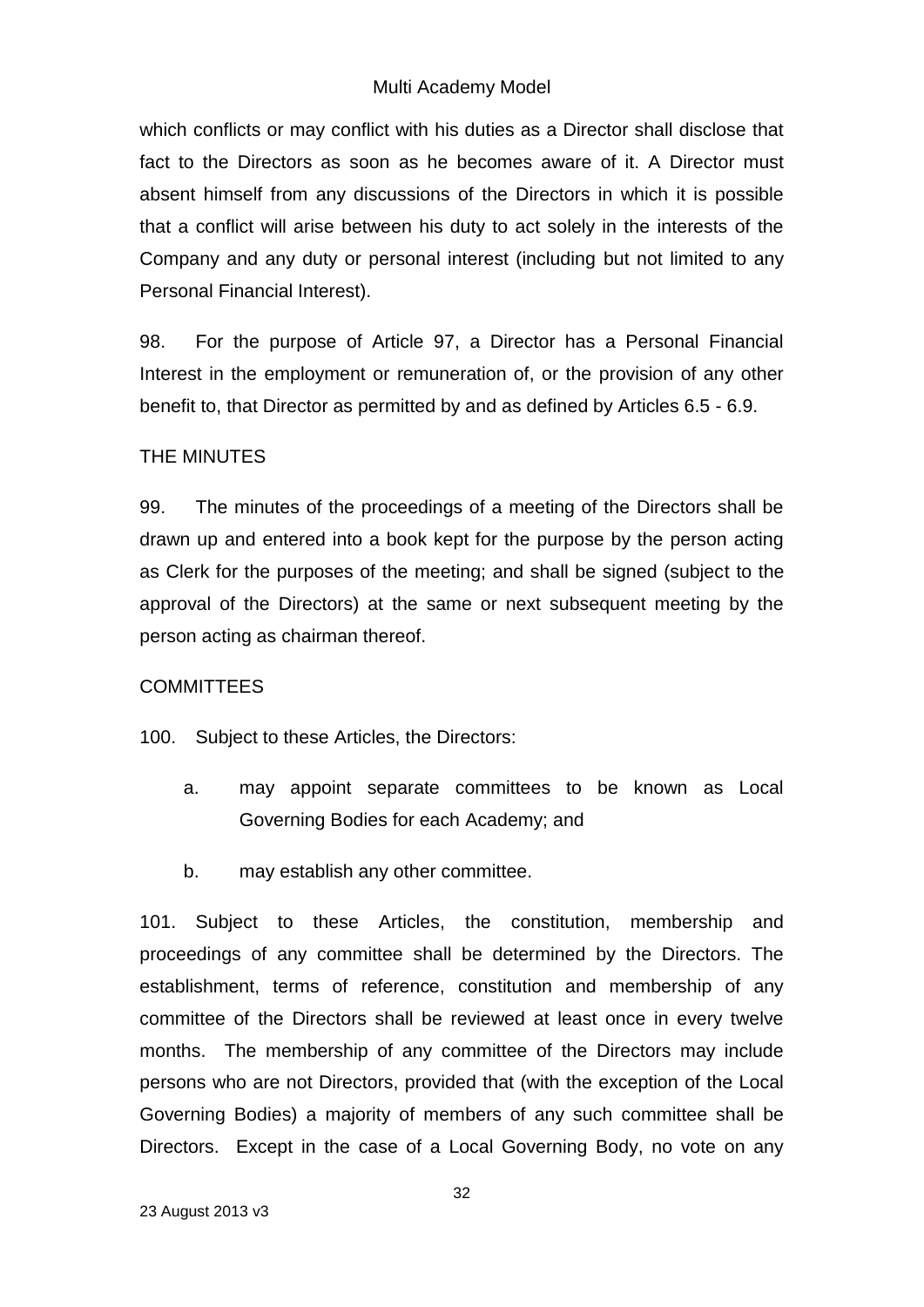matter shall be taken at a meeting of a committee of the Directors unless the majority of members of the committee present are Directors.

102. Not used.

103. Not used.

104. The functions and proceedings of the Local Governing Bodies shall be subject to regulations made by the Directors from time to time.

# DELEGATION

105. The Directors may delegate to any Director, committee (including any Local Governing Body), the Chief Executive Officer or any other holder of an executive office, such of their powers or functions as they consider desirable to be exercised by them. Any such delegation: (i) may, if the Directors so specify, authorise further delegation of the Directors' powers by the person or committee to whom they are delegated; and (ii) shall be made subject to any conditions the Directors may impose, and may be revoked or altered.

106. Where any power or function of the Directors has been exercised by any committee (including any Local Governing Body), any Director, the Chief Executive Officer or any other holder of an executive office, that person or committee shall report to the Directors in respect of any action taken or decision made with respect to the exercise of that power or function at the meeting of the Directors immediately following the taking of the action or the making of the decision.

# CHIEF EXECUTIVE OFFICER AND PRINCIPALS

107. The Directors shall appoint the Chief Executive Officer and the Principals of the Academies. The Directors may delegate such powers and functions as they consider are required by the Chief Executive Officer and the Principals for the internal organisation, management and control of the Academies (including the implementation of all policies approved by the Directors and for the direction of the teaching and curriculum at the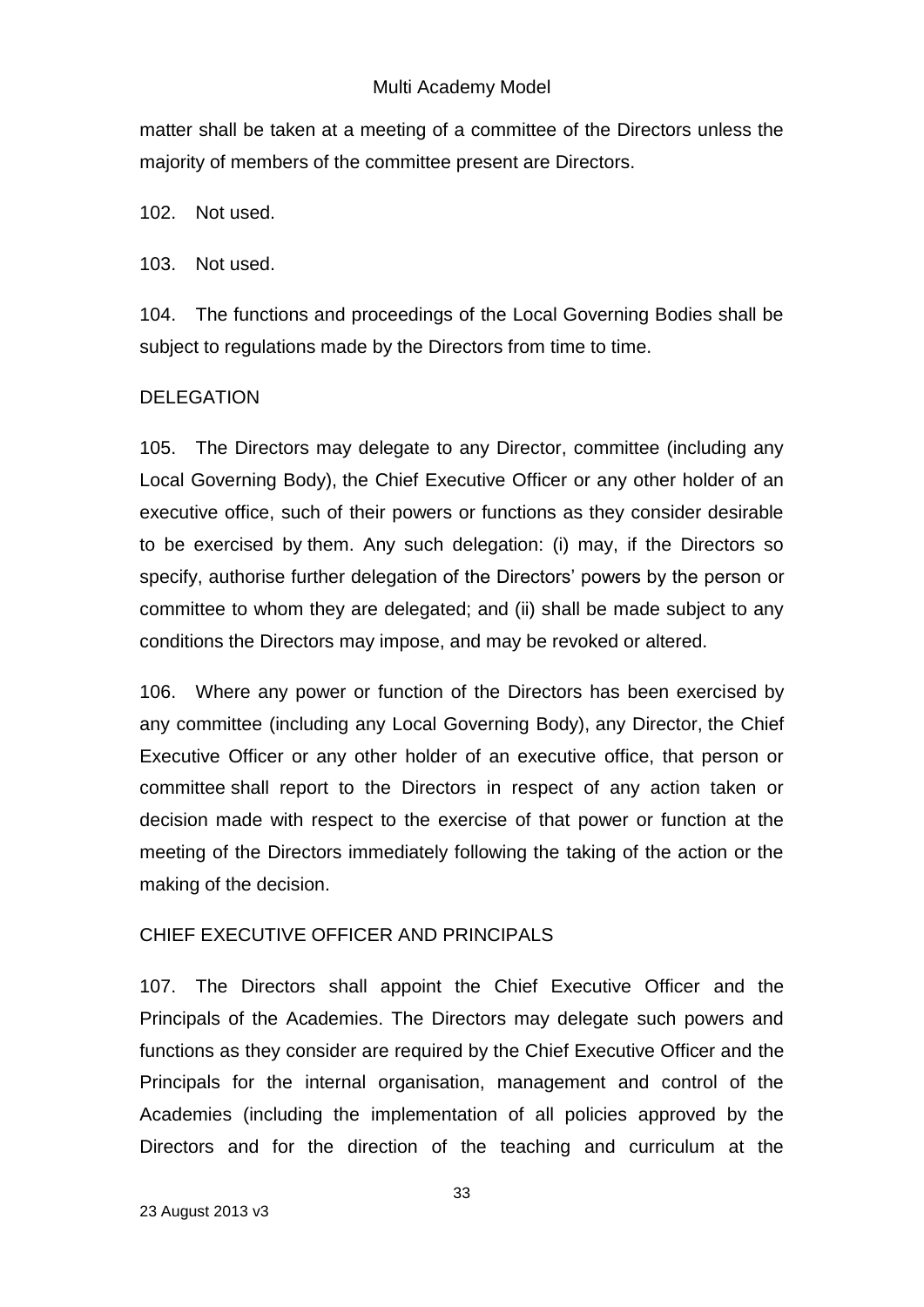Academies).

# MEETINGS OF THE DIRECTORS

108. Subject to these Articles, the Directors may regulate their proceedings as they think fit.

109. The Directors shall hold at least three meetings in every school year. Meetings of the Directors shall be convened by the Clerk. In exercising his functions under this Article the Clerk shall comply with any direction -

- a. given by the Directors; or
- b. given by the chairman of the Directors or, in his absence or where there is a vacancy in the office of chairman, the vice-chairman of the Directors, so far as such direction is not inconsistent with any direction given as mentioned in (a).

110. Any three Directors may, by notice in writing given to the Clerk, requisition a meeting of the Directors; and it shall be the duty of the Clerk to convene such a meeting as soon as is reasonably practicable.

111. Each Director shall be given at least seven clear days before the date of a meeting –

- a. notice in writing thereof, signed by the Clerk, and sent to each Director at the address provided by each Director from time to time; and
- b. a copy of the agenda for the meeting;

provided that where the chairman or, in his absence or where there is a vacancy in the office of chairman, the vice-chairman, so determines on the ground that there are matters demanding urgent consideration, it shall be sufficient if the written notice of a meeting, and the copy of the agenda thereof are given within such shorter period as he directs.

34 23 August 2013 v3 112. The convening of a meeting and the proceedings conducted thereat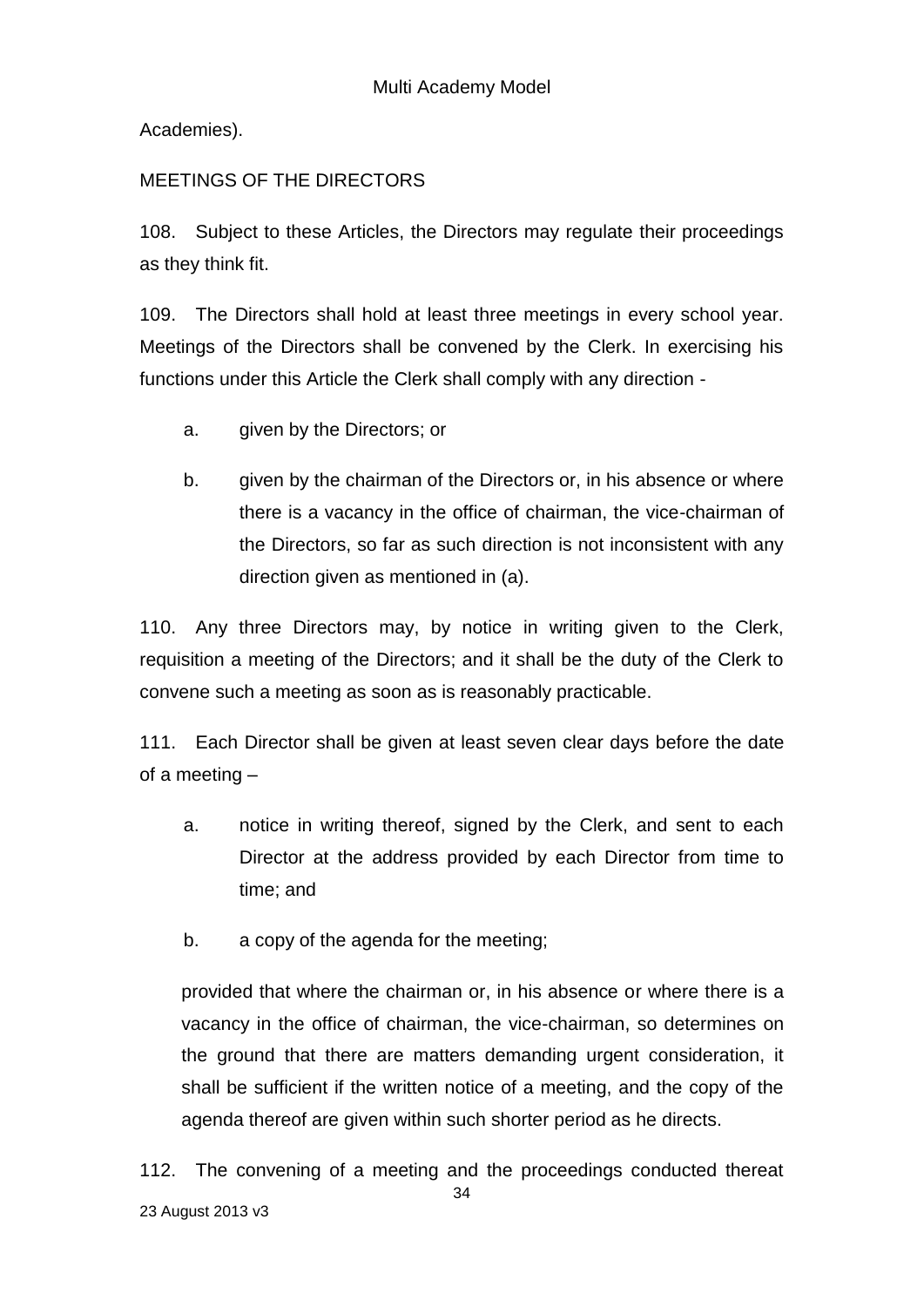shall not be invalidated by reason of any individual not having received written notice of the meeting or a copy of the agenda thereof.

113. A resolution to rescind or vary a resolution carried at a previous meeting of the Directors shall not be proposed at a meeting of the Directors unless the consideration of the rescission or variation of the previous resolution is a specific item of business on the agenda for that meeting.

114. A meeting of the Directors shall be terminated forthwith if -

- a. the Directors so resolve; or
- b. the number of Directors present ceases to constitute a quorum for a meeting of the Directors in accordance with Article 117, subject to Article 119 .

115. Where in accordance with Article 114 a meeting is not held or is terminated before all the matters specified as items of business on the agenda for the meeting have been disposed of, a further meeting shall be convened by the Clerk as soon as is reasonably practicable, but in any event within seven days of the date on which the meeting was originally to be held or was so terminated.

116. Where the Directors resolve in accordance with Article 114 to adjourn a meeting before all the items of business on the agenda have been disposed of, the Directors shall before doing so determine the time and date at which a further meeting is to be held for the purposes of completing the consideration of those items, and they shall direct the Clerk to convene a meeting accordingly.

117. Subject to Article 119 the quorum for a meeting of the Directors, and any vote on any matter thereat, shall be any three Directors, or, where greater, any one third (rounded up to a whole number) of the total number of Directors holding office at the date of the meeting.

118. The Directors may act notwithstanding any vacancies in their number,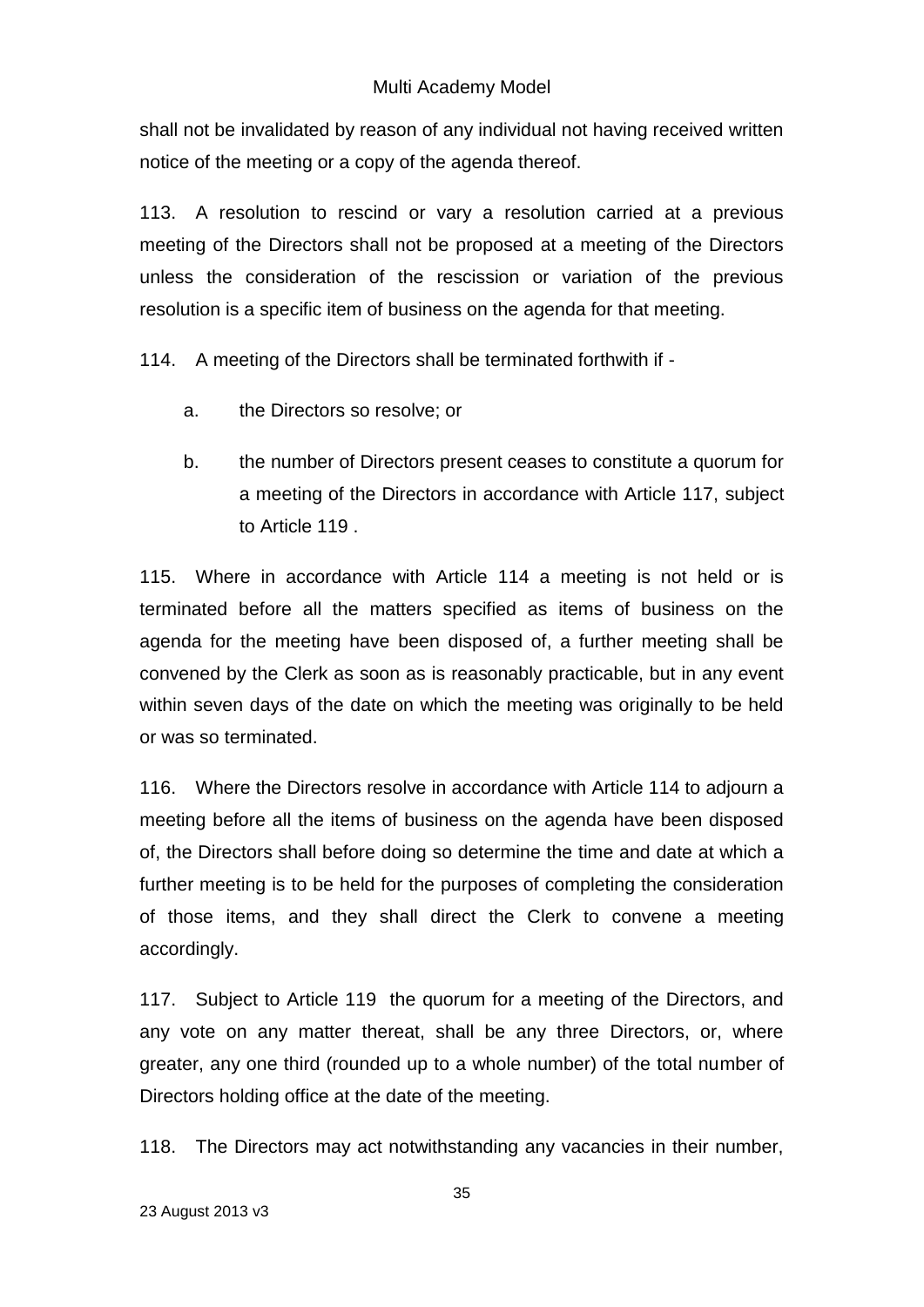but, if the numbers of Directors is less than the number fixed as the quorum, the continuing Directors may act only for the purpose of filling vacancies or of calling a general meeting.

119. The quorum for the purposes of -

- a. appointing a Parent Director under Article 56;
- b. any vote on the removal of a Director in accordance with Article 66;
- c. any vote on the removal of the chairman of the Directors in accordance with Article 90;

shall be any two-thirds (rounded up to a whole number) of the persons who are at the time Directors entitled to vote on those respective matters.

120. Subject to these Articles, every question to be decided at a meeting of the Directors shall be determined by a majority of the votes of the Directors present and voting on the question. Every Director shall have one vote.

121. Subject to Articles 117 - 119, where there is an equal division of votes, the chairman of the meeting shall have a casting vote in addition to any other vote he may have.

122. The proceedings of the Directors shall not be invalidated by

- a. any vacancy among their number; or
- b. any defect in the election, appointment or nomination of any Director.

123. A resolution in writing, signed by all the Directors entitled to receive notice of, and vote at, a meeting of Directors or of a committee of Directors, shall be valid and effective as if it had been passed at a meeting of Directors or (as the case may be) a committee of Directors duly convened and held. Such a resolution may consist of several documents in the same form, each signed by one or more of the Directors.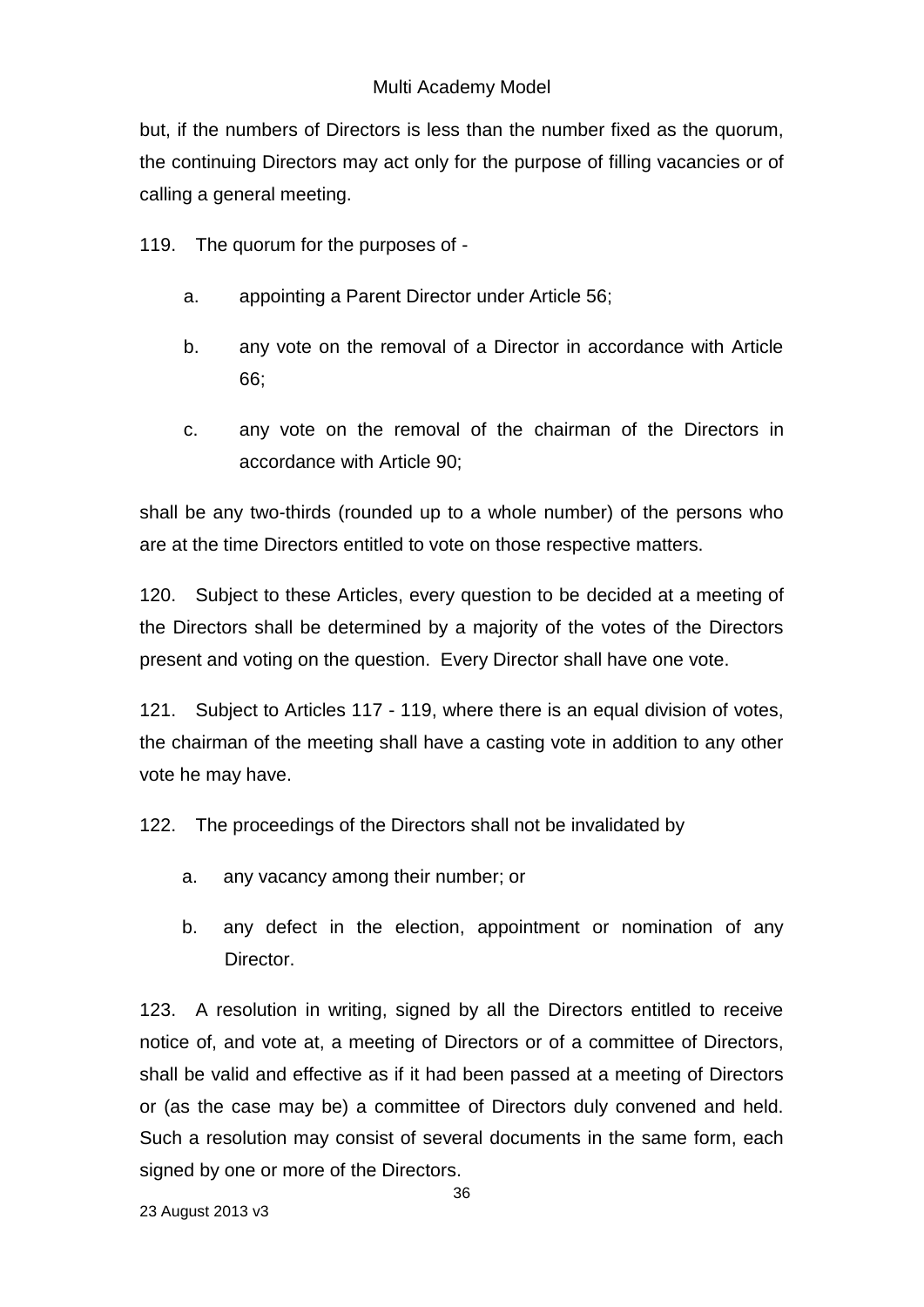124. Subject to Article 125, the Directors shall ensure that a copy of

- a. the agenda for every meeting of the Directors;
- b. the draft minutes of every such meeting, if they have been approved by the person acting as chairman of that meeting;
- c. the signed minutes of every such meeting; and
- d. any report, document or other paper considered at any such meeting,

are, as soon as is reasonably practicable, made available at every Academy to persons wishing to inspect them.

125. There may be excluded from any item required to be made available in pursuance of Article 124, any material relating to -

- a. a named teacher or other person employed, or proposed to be employed, at any Academy;
- b. a named pupil or named student at, or candidate for admission to, any Academy; and
- c. any matter which, by reason of its nature, the Directors are satisfied should remain confidential.

126. Any Director shall be able to participate in meetings of the Directors by telephone or video conference provided that:

- a. he has given notice of his intention to do so detailing the telephone number on which he can be reached and/or appropriate details of the video conference suite from which he shall be taking part at the time of the meeting at least 48 hours before the meeting; and,
- b. the Directors have access to the appropriate equipment if after all reasonable efforts it does not prove possible for the person to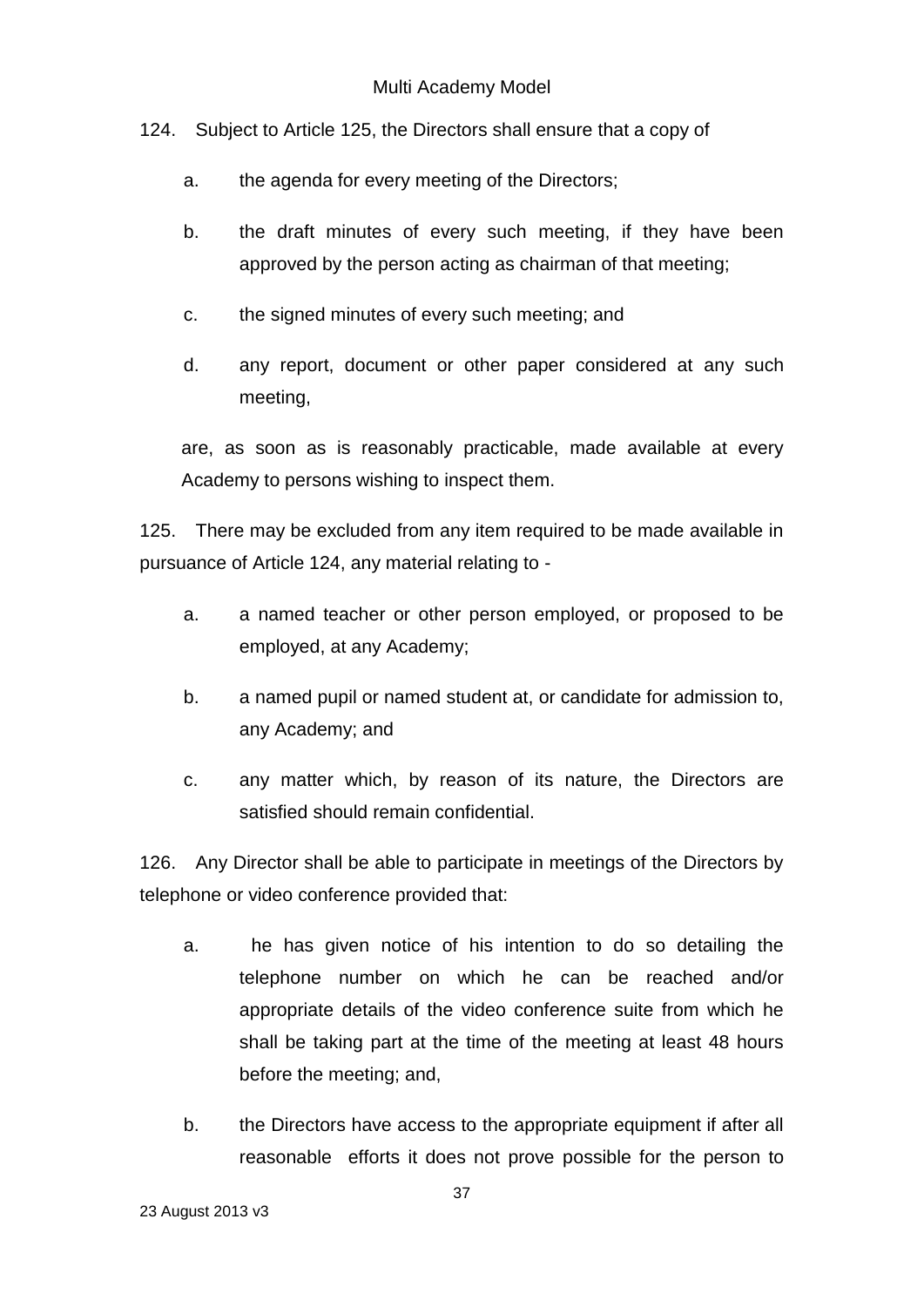participate by telephone or video conference the meeting may still proceed with its business provided it is otherwise quorate.

# PATRONS AND HONORARY OFFICERS

127. The Directors may from time to time appoint any person whether or not a Member of the Company to be a patron of the Company or to hold any honorary office and may determine for what period he is to hold such office.

# THE SEAL

128. The seal, if any, shall only be used by the authority of the Directors or of a committee of Directors authorised by the Directors. The Directors may determine who shall sign any instrument to which the seal is affixed and unless otherwise so determined it shall be signed by a Director and by the Clerk or by a second Director.

# ACCOUNTS

129. Accounts shall be prepared in accordance with the relevant Statement of Recommended Practice as if the Company was a non-exempt charity and Parts 15 and 16 of the Companies Act 2006 and the Company shall file these with the Secretary of State and the Principal Regulator by 31 December each Academy Financial Year.

# ANNUAL REPORT

130. The Company shall prepare its Annual Report in accordance with the Statement of Recommended Practice as if the Company was a non-exempt charity and shall file this with the Secretary of State and the Principal Regulator by 31 December each Academy Financial Year.

# ANNUAL RETURN

131. The Directors shall comply with their obligations under Part 24 of the Companies Act 2006 (or any statutory re-enactment or modification of that Act) with regard to the preparation of an annual return to the Registrar of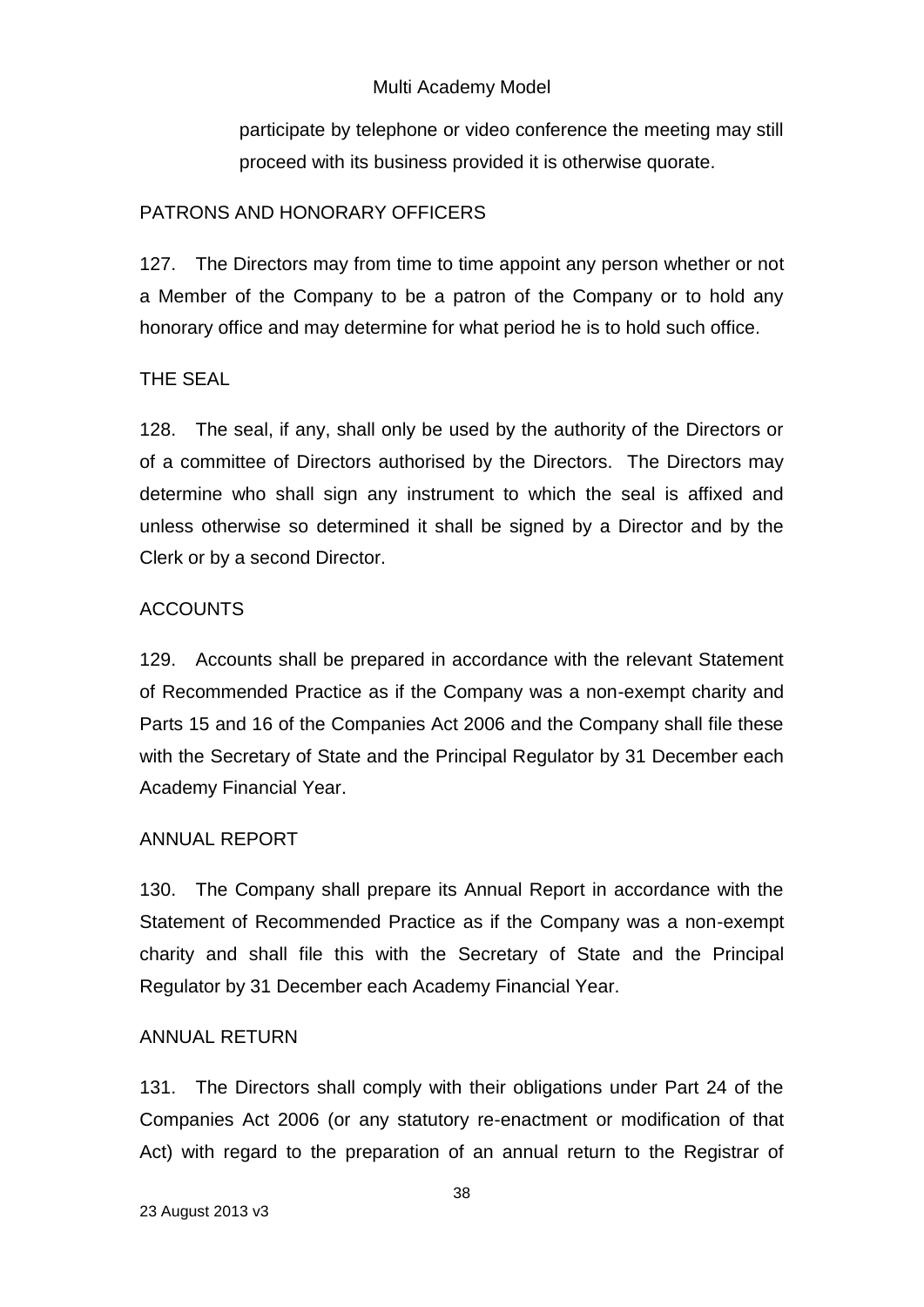Companies.

# **NOTICES**

132. Any notice to be given to or by any person pursuant to the Articles (other than a notice calling a meeting of the directors) shall be in writing or shall be given using electronic communications to an address for the time being notified for that purpose to the person giving the notice. In these Articles, **"address"** in relation to electronic communications, includes a number or address used for the purposes of such communications.

133. A notice may be given by the Company to a Member either personally or by sending it by post in a prepaid envelope addressed to the Member at his registered address or by leaving it at that address or by giving it using electronic communications to an address for the time being notified to the Company by the Member. A Member whose registered address is not within the United Kingdom and who gives to the Company an address within the United Kingdom at which notices may be given to him, or an address to which notices may be sent using electronic communications, shall be entitled to have notices given to him at that address, but otherwise no such Member shall be entitled to receive any notice from the Company.

134. A Member present, either in person or by proxy, at any meeting of the Company shall be deemed to have received notice of the meeting and, where necessary, of the purposes for which it was called.

135. Proof that an envelope containing a notice was properly addressed, prepaid and posted shall be conclusive evidence that the notice was given. Proof that a notice contained in an electronic communication was sent in accordance with guidance issued by the Institute of Chartered Secretaries and Administrators shall be conclusive evidence that the notice was given. A notice shall be deemed to be given at the expiration of 48 hours after the envelope containing it was posted or, in the case of a notice contained in an electronic communication, at the expiration of 48 hours after the time it was sent.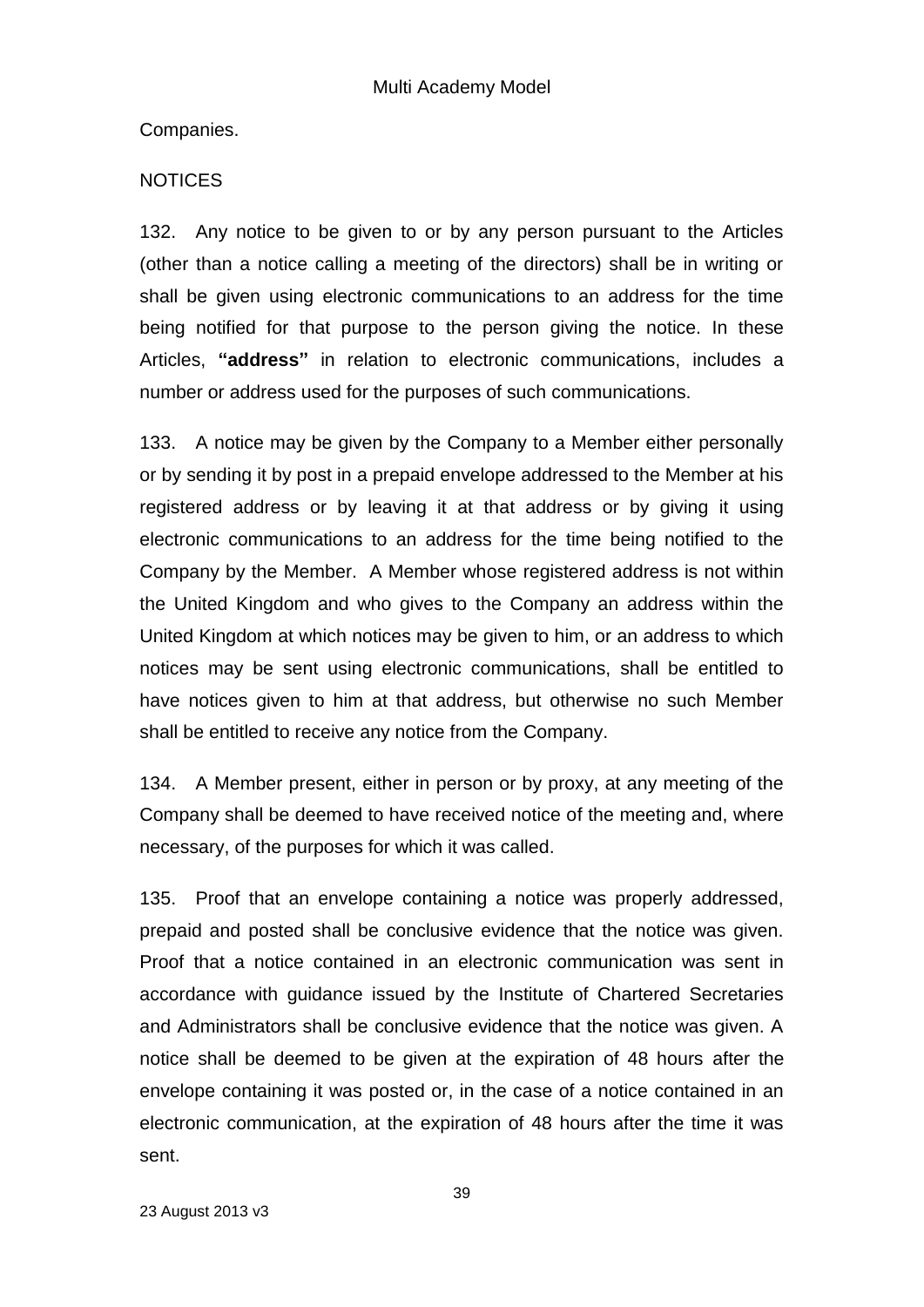# INDEMNITY

136. Subject to the provisions of the Companies Act 2006 and Article 6.3 every Director or other officer or auditor of the Company shall be indemnified out of the assets of the Company against any liability incurred by him in that capacity in defending any proceedings, whether civil or criminal, in which judgment is given in favour or in which he is acquitted or in connection with any application in which relief is granted to him by the court from liability for negligence, default, breach of duty or breach of trust in relation to the affairs of the Company.

### RULES

137. The Directors may from time to time make such rules or bye laws as they may deem necessary or expedient or convenient for the proper conduct and management of the Company and for purposes of prescribing classes of and conditions of membership, and in particular but without prejudice to the generality of the foregoing, they may by such rules or bye laws regulate:

- a. the admission and classification of Members of the Company (including the admission of organisations to membership) and the rights and privileges of such Members, and the conditions of membership and the terms on which Members may resign or have their membership terminated and the entrance fees, subscriptions and other fees or payments to be made by Members;
- b. the conduct of Members of the Company in relation to one another, and to the Company's servants;
- c. the setting aside of the whole or any part or parts of the Company's premises at any particular time or times or for any particular purpose or purposes;
- d. the procedure at general meetings and meetings of the Directors and committees of the Directors and meetings of the Local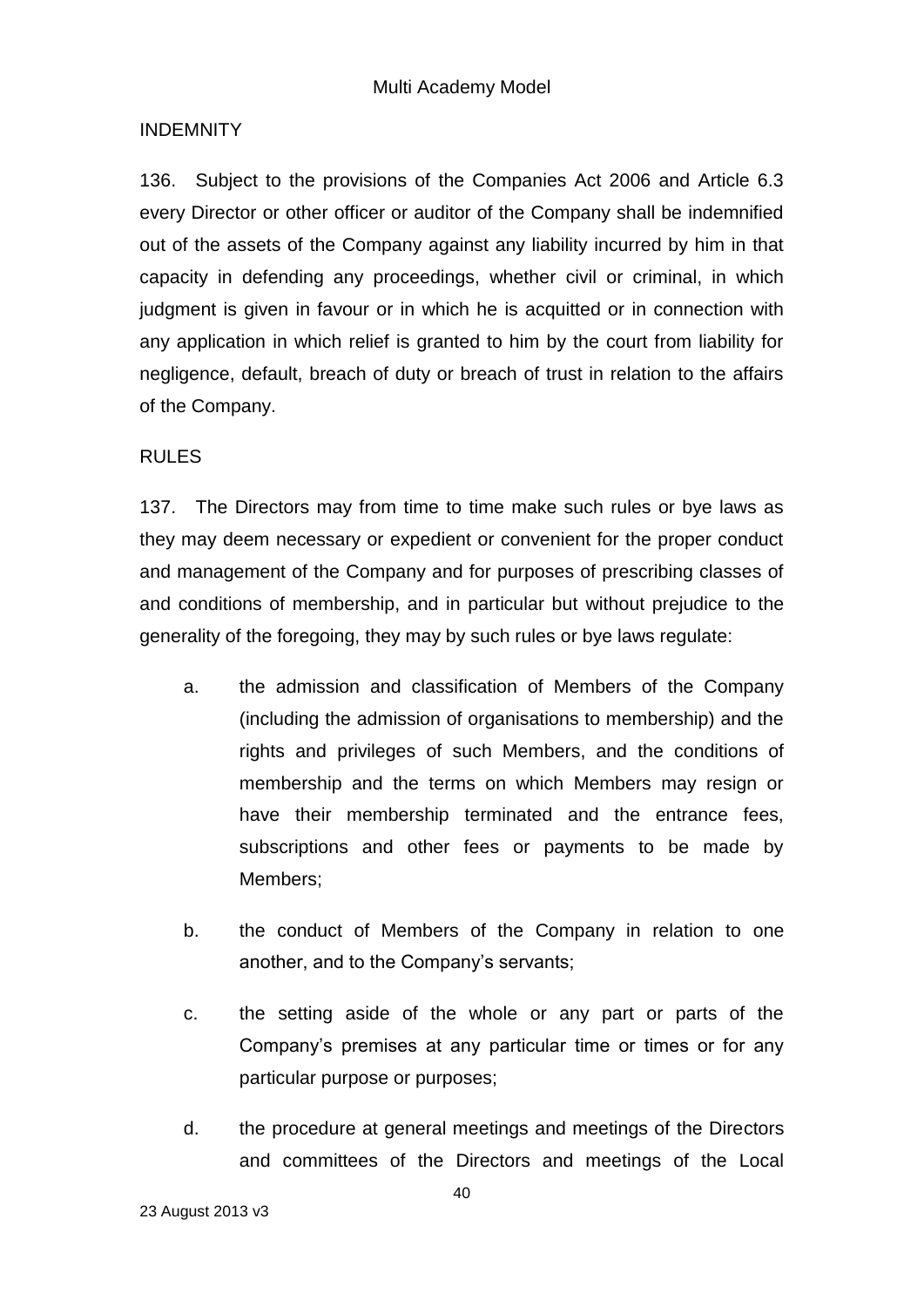Governing Bodies in so far as such procedure is not regulated by the Articles; and,

e. generally, all such matters as are commonly the subject matter of company rules.

138. The Company in general meeting shall have power to alter, add or to repeal the rules or bye laws and the Directors shall adopt such means as they think sufficient to bring to the notice of Members of the Company all such rules or bye laws, which shall be binding on all Members of the Company, provided that no rule or bye law shall be inconsistent with, or shall affect or repeal anything contained in the Articles.

### AVOIDING INFLUENCED COMPANY STATUS

139. Notwithstanding the number of Members from time to time, the maximum aggregate number of votes exercisable by Local Authority Associated Persons shall never exceed 19.9% of the total number of votes exercisable by Members in general meeting and the votes of the other Members having a right to vote at the meeting will be increased on a pro-rata basis.

140. No person who is a Local Authority Associated Person may be appointed as a Director if, once the appointment had taken effect, the number of Directors who are Local Authority Associated Persons would represent 20% or more of the total number of Directors. Upon any resolution put to the Directors, the maximum aggregate number of votes exercisable by any Directors who are Local Authority Associated Persons shall represent a maximum of 19.9% of the total number of votes cast by the Directors on such a resolution and the votes of the other Directors having a right to vote at the meeting will be increased on a pro-rata basis.

141. No person who is a Local Authority Associated Person is eligible to be appointed to the office of Director unless his appointment to such office is authorised by the local authority to which he is associated.